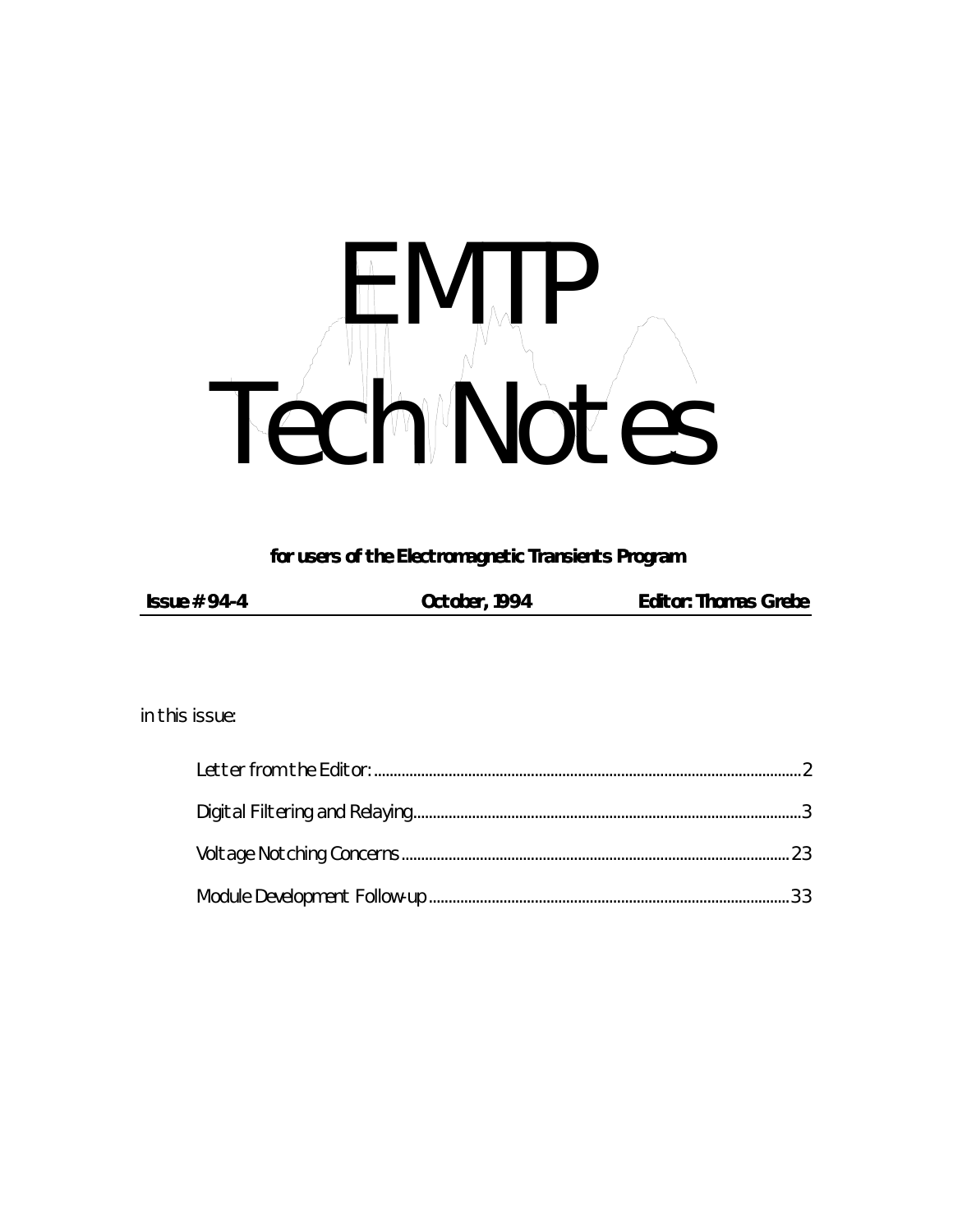## *Letter from the Editor:*

*EMTP Tech Notes* is the technical newsletter provided to members of the EMTP User's Group. The newsletter is a quarterly technical publication highlighting contributions from members of the User's Group. This newsletter is published using Microsoft Word for Windows 6.0. If you wish to contribute an article, please contact Susie Brockman or myself for appropriate text and figure formats. Contributions in the following areas are welcome:

Technical articles Modifications / enhancements to the code Case studies / unique simulations Research projects EMTP data preparation / model development Modules developed for distribution on the BBS Letters to the editor / User's Group Technical paper abstracts Questions for members of the User's Group

I believe that the exchange of technical information is one of the most important functions of the EMTP User's Group and this newsletter will help to serve the needs of the members. Thanks to the authors for helping to put this issue together. As always, I'm open for suggestions regarding this publication and the User's Group in general.

Thanks for your support

For more information concerning the newsletter or to submit a contribution please contact:

Thomas Grebe (x33) or Susie Brockman (x41) EMTP User's Group Electrotek Concepts, Inc. 408 North Cedar Bluff Rd Suite 500 Knoxville, Tennessee 37923 Phone: (615) 470-9222 FAX: (615) 470-9223 **(800) 554-4767**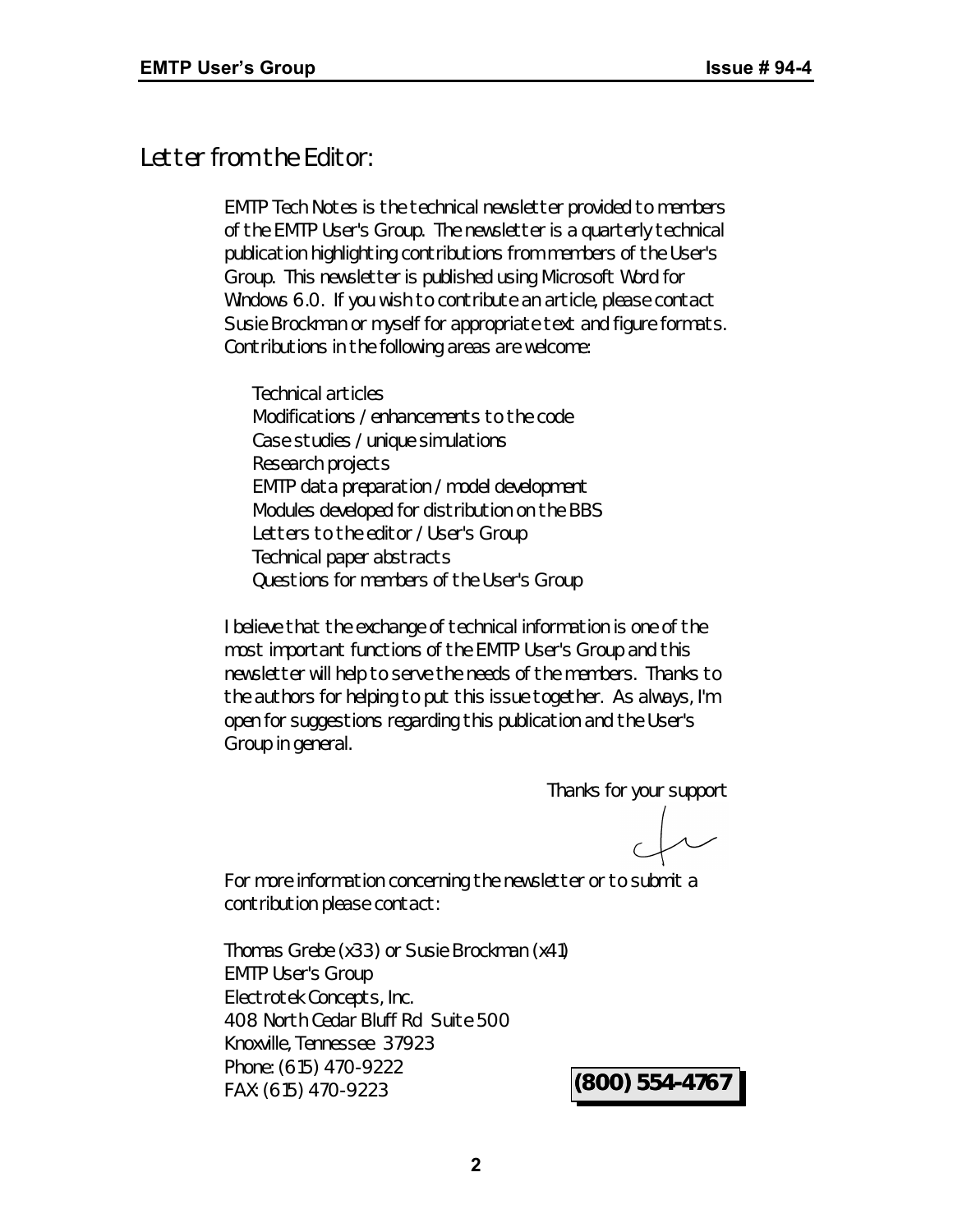# *Implementing Digital Filtering and Relaying in Tacs*

## *Introduction*

This discussion demonstrates the process for modeling digital relays in EMTP using TACS functions. Power system transients contain a broad frequency spectrum. Simulation of protection systems with EMTP allows one to investigate the transient response of the relay to signals at a wide band of frequencies in addition to the 60 Hz base frequency. However, conventional protection systems focus on the magnitude and phase relationships of one or more 60 Hz signals, representing power system voltages and/or currents. Relay algorithms assume that the 60 Hz signals represent some steady state or quasi-steady state conditions on the system and form the basis of trip/no-trip logic decisions. If the 60 Hz signals are steady state values, then there is no need to model using EMTP. Yet, a simple step change in the magnitude of a 60 Hz signal generates a response spread over a broad band of frequencies. This broad band of forcing functions, which can be thought of as independent sources, generated by the step change in the 60 Hz signal excites natural modes of the power network, further reinforcing the strength of these non-60 Hz signals. The natural frequencies created by resonances between capacitances and inductances of transmission lines, transformers and other power system apparatus may be close enough to the 60 Hz power signal to "confuse" the relay during the transient phase. High performance and high speed relays require that trip/no-trip decisions be made while power system transients are still a very significant portion of the measured signal. Therefore, the impact of the non-60 Hz signals on the relay response must be understood to minimize mis-operation of the relays.

The magnitude and, in most relay applications, the phase relationships of 60 Hz signals determine the vitality of the power system. The magnitude and phase of a signal are typically achieved using a time domain to phasor domain transformation algorithm. Fundamental to the success of the phasor transformation process is that the signals be at the same frequency, whether that be 60 Hz or some other frequency of interest. It would initially appear optimal to use a filter which only responds to signals very close to 60 Hz. One would soon discover that such a narrow bandwidth system would have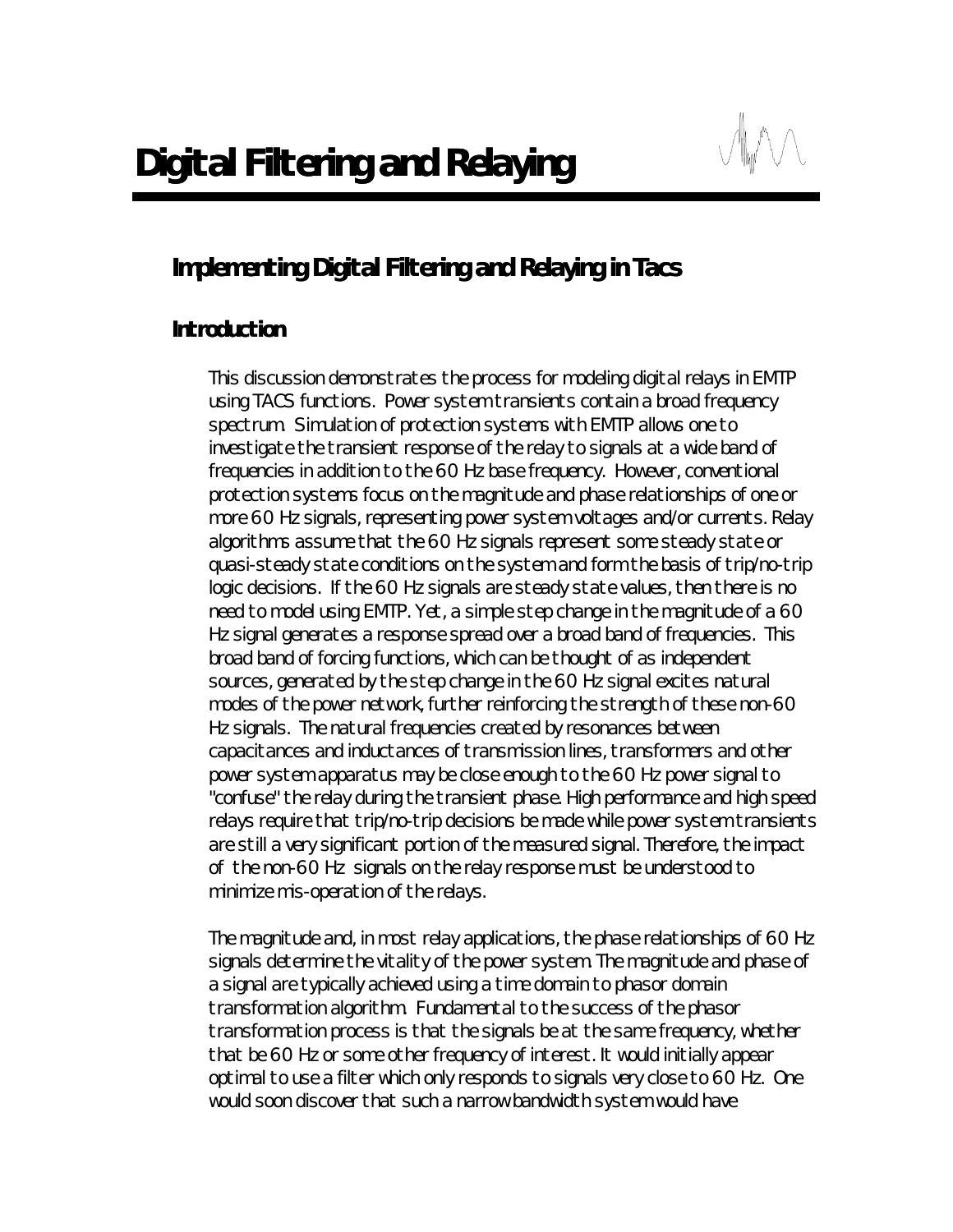unacceptable slow response to changes in magnitude. Hence, the benefits of a narrow bandwidth to eliminate interference from harmonics and other sources of noise must be weighed against the time response of wide bandwidth filters.

Both electro-mechanical relays and early solid-state relays achieved the filtering functions described above using analog filters. These analog filters are constructed from a network of resistors, capacitors, and inductors in electromechanical relays; or from operational amplifiers in solid-state relays. Digital filters, using sampled signal levels, have been used to perform the isolation and transformation operations in more recent relays. Digital filters provide the advantages of precision, time invariance, flexibility, size, and cost to offset the disadvantages of additional analog to digital conversion complexity and finite bandwidth related to sampling rate.

## *EMTP Implementation Issues*

Digital computers are not able to solve continuous time differential equations directly since they can only solve equations at discrete instants in time. Instead EMTP solve continuous time differential equations by using a digital approximation. EMTP bases this approximation on a trapezoidal integration scheme while some other digital simulation packages may use higher order numerical integration techniques.

The modeling of relays employing analog filters to perform 60 Hz filtering and phasor transformation using TACS requires using Laplace domain transfer functions to represent the analog networks. In the case of solid-state and electro-mechanical relays obtaining a transfer function may prove difficult due to the proprietary nature of existing documentation.

To model digital relays with TACS, one can take advantage of the transport delay function embedded within TACS to generate the time delay operations represented by *z -n* operator in discrete time domain filters. The following discussion investigates issues associated with the bandwidth of digital filters. Two methods will be presented for the transformation of phase and magnitude based upon orthogonal basis functions. A simple time over-current relay model is developed using a TACS implementation of digital filters combining both frequency selectivity and phasor transformation operations. The sample relay model presented in this discussion is not intended to represent the digital relays of any specific manufacturer.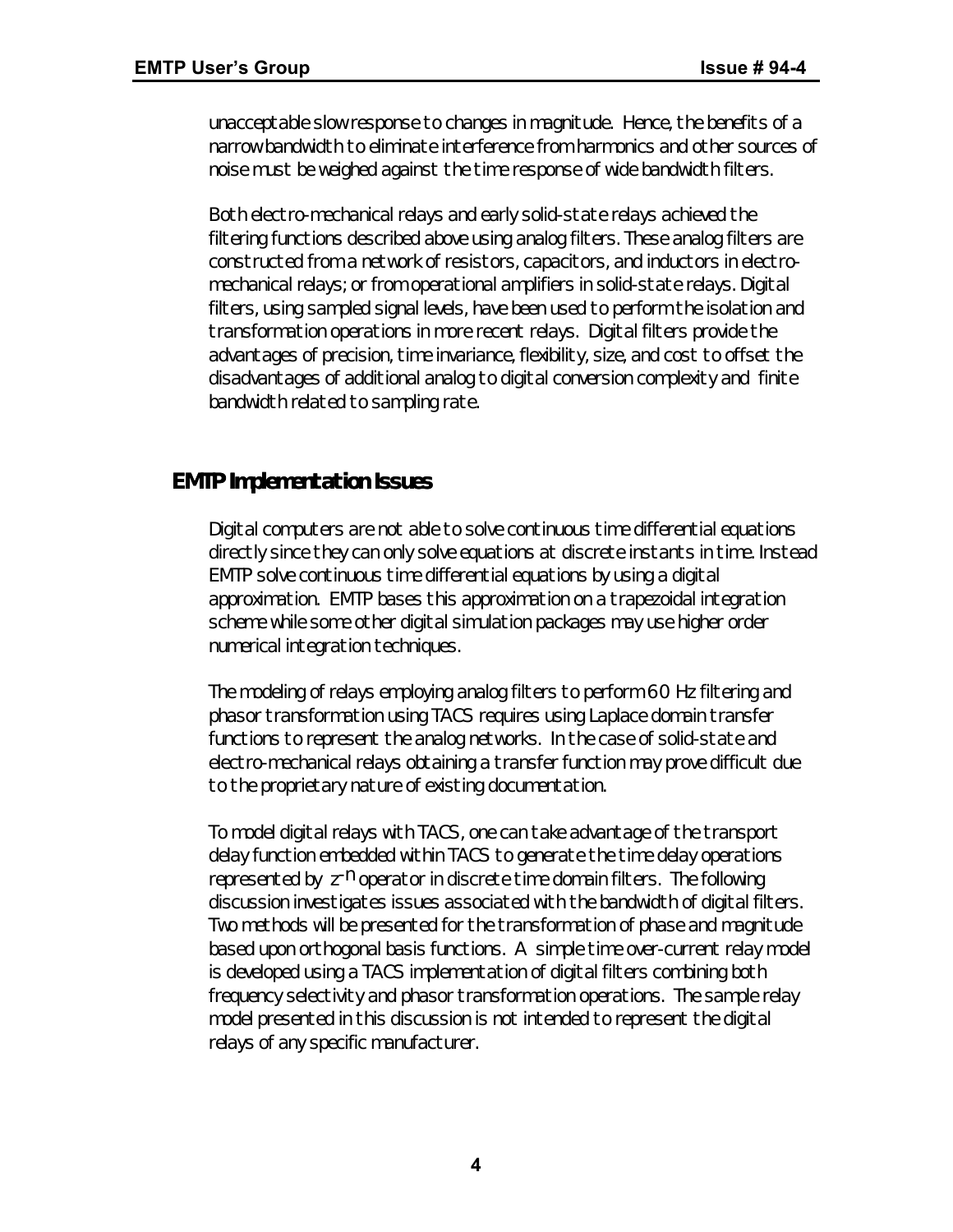## *Digital Filtering*

A digital filter belongs to the general class of digital signal processing (DSP) algorithms that operate on a data sequence which is discrete in time and magnitude. The purpose of a digital filter is usually to separate sinusoidal signals on the basis of frequency, although, as will be demonstrated shortly, not all are restricted to frequency discrimination. The discrete time and magnitude sequence is generated by sampling an analog signal which is continuous in both time and magnitude. Results of digital filters are constrained by the Nyquist criteria which states that aliasing will occur unless the sampled continuous signal has no frequency components higher than one half the sampling rate. In general, linear digital filters are described by a ratio of two polynomials to form a discrete transfer function, H(z), which relates discrete input sequences, X(z), to discrete output sequences Y(z) as described by (1).

$$
H(z) = \frac{Y(z)}{X(z)} = \frac{b_0 + b_1 z^{-1} + b_2 z^{-2} + \dots + b_M z^{-M}}{a_0 + a_1 z^{-1} + a_2 z^{-2} + \dots + a_N z^{-N}}
$$
 (1)

In the most general sense, the *z -n* operator in (1) can be viewed as a transport delay function of *n* samples. Equation (1) can be written in the form of a difference equation expressed by (4) where there is a one to one correspondence of coefficients  $a_j$  and  $b_j$  in (1) and (4). The conversion from transfer function form, (1), to difference equation form, (4), goes as follows:

1. Express (1) as  $Y(z) D(z) = X(z) D(z)$ , where  $D(z)$  is the denominator polynomial on the right side of (1) and *N(z)* is the numerator polynomial on the right side of (1) as expressed in (2).

$$
Y_{(z)}a_0 + Y_{(z)}a_1 z^{-1} + Y_{(z)}a_2 z^{-2} + \dots + Y_{(z)}a_N z^{-N} = X_{(z)}b_0 + X_{(z)}b_1 z^{-1} + X_{(z)}b_2 z^{-2} + \dots + X_{(z)}b_M z^{-M}
$$
 (2)

2. Since *z -1* is used as the delay operator equal to the sample interval, T, replace every  $Y(z)$   $z^{-1}$  by  $Y_{n-i}$  and every  $X(z)$   $z^{-1}$  by  $X_{n-i}$  as shown in (3).

$$
y_n a_0 + y_{n-1} a_1 + y_{n-2} a_2 + \dots + y_{n-N} a_N = x_n b_0 + x_{n-1} b_1 + x_{n-2} b_2 + \dots + x_{n-M} b_M \tag{3}
$$

The subscripts on *Xn-i* and *Yn-i* are shorthand notation representing the discrete time series  $Y(t = (n-i)*T)$  and  $X(t = (n-i)*T)$ .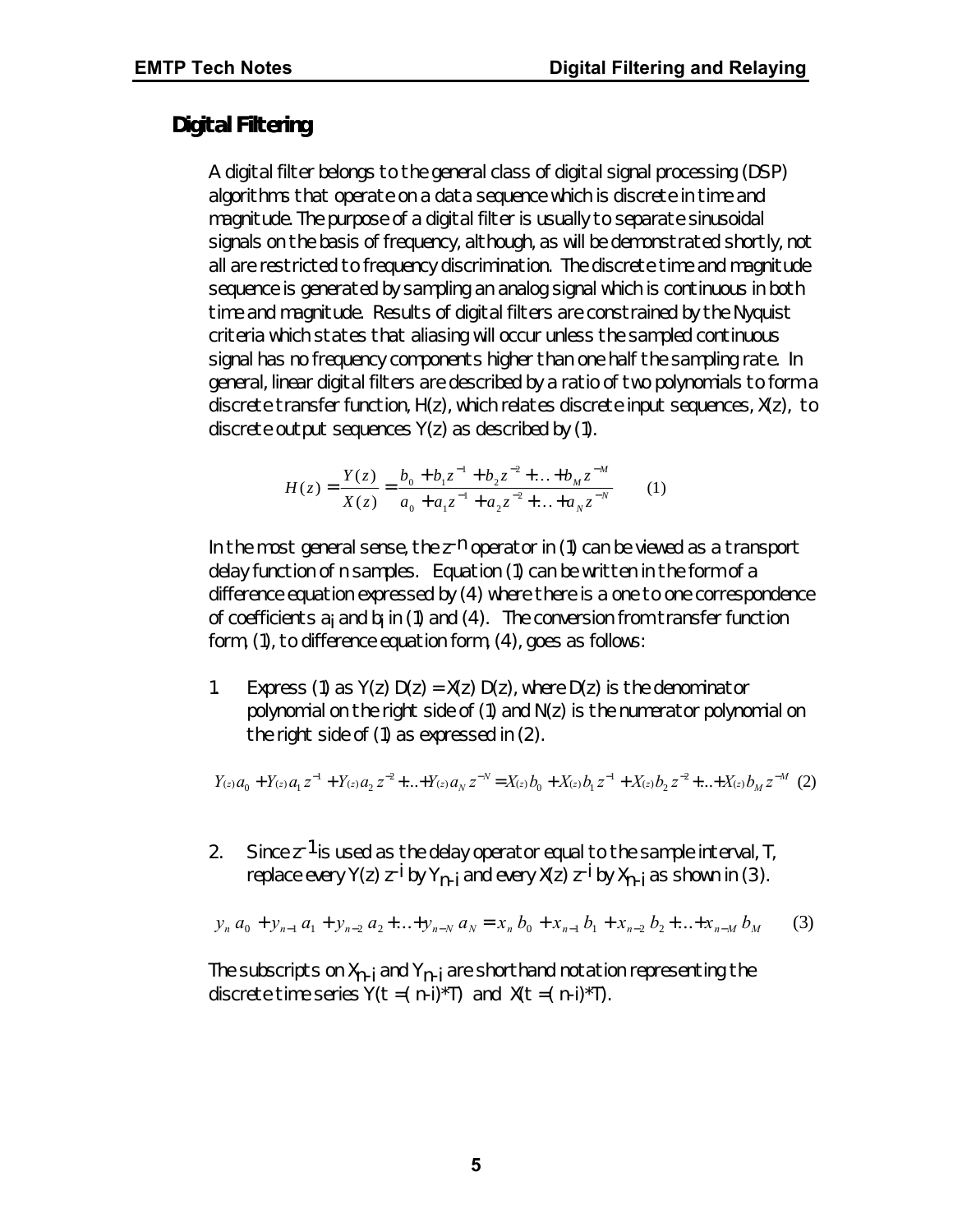3. Upon rearranging, the only unknown in equation (3) is on the left hand side of equation (4). Recognize that  $X_{\textit{\textbf{p}}}$  is the most recent sampled input data value whereas all of the  $X_{n-i}$  are past samples of the input signal. Likewise, *Xn-i* and *Yn-i*, are past inputs and solutions to the difference equation.

Initially, these values are arbitrarily assigned. *Yn* is the newest solution of the difference equation and is the present value of the filtered input.

$$
y_n = (x_n b_0 + x_{n-1} b_1 + x_{n-2} b_2 + ... + x_{n-M} b_M - y_{n-1} a_1 - y_{n-2} a_2 - ... - y_{n-N} a_N) / a_0
$$
 (4)

In general, a digital filter is the summation of weighted inputs, present and past, added to the summation of weighted past outputs as expressed by equation (5). Usually all coefficients are normalized by  $a<sub>0</sub>$  to eliminate the need for performing a division in (4) and (5).

$$
y_{n} = \frac{\sum_{i=0}^{M} b_{i}x_{n-i} - \sum_{i=1}^{N} a_{i}y_{n-i}}{a_{0}} \tag{5}
$$

## *Digital Filtering in Relaying*

Digital filtering requires processing a discrete time sequence of data as might be produced by sampling a continuous voltage or current signal using a digital to analog converter or as could be produced as an output from a time domain computer simulation, such as EMTP. This process may be used to compute the magnitude and phase of a signal within a selected band of frequencies. Extracting magnitude and phase information from a complex signal can be accomplished using a particular set of digital filters that form an orthogonal basis set, such as discrete fourier transforms (DFT) or Walsh functions.

Frequently the terms FFT (fast fourier transform) and DFT are used interchangeably. Fast fourier transforms are a specific class of DFT algorithms which require minimal computational time and effort. During this discussion FFT algorithms are included when the term DFT is used.

Walsh functions and DFT's belong to a class of filters known as FIR or finite impulse response filters. With the transform function in the form of (6) and difference equation in the form of (7), FIR filters are all zero filters (without poles) and are therefore unconditionally stable. Equations (6) and (7) correspond to (1) and (4) directly when the polynomial in the denominator is equal to a constant.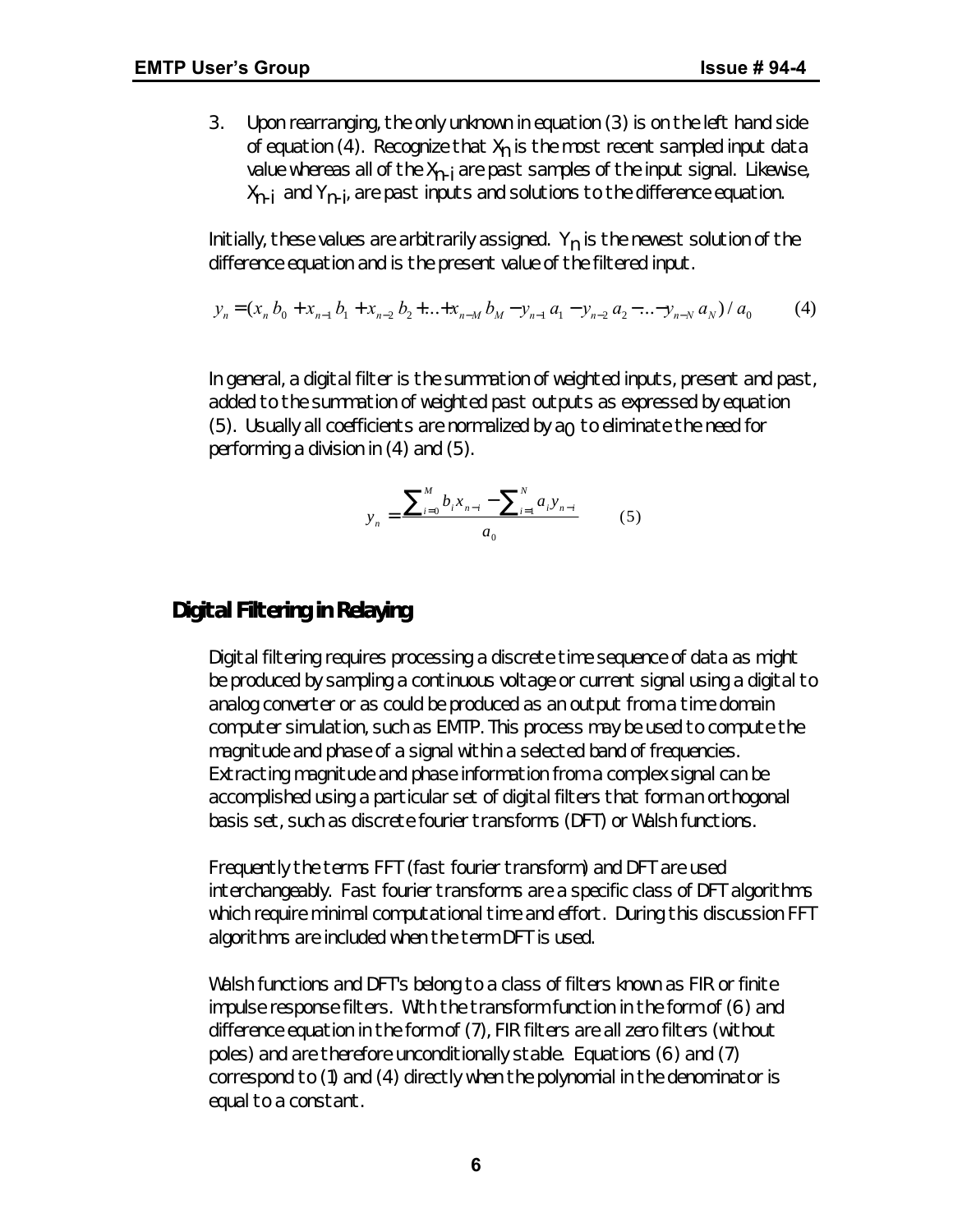$$
H(z) = \frac{Y(z)}{X(z)} = b_0 + b_1 z^{-1} + b_2 z^{-2} + \dots + b_M z^{-M}
$$
 (6)

$$
y_n = x_n b_0 + x_{n-1} b_1 + x_{n-2} b_2 + \dots + x_{n-M} b_M \tag{7}
$$

The solution of the difference equation in (7) follows exactly the same procedure as described for (4) above. The question now arises as to how to select the coefficients  $b<sub>O</sub>$  through  $b<sub>M</sub>$  to generate a set of difference equations which form an orthogonal basis set. Two different types of filters will be examined in the discussion that follows: Discrete Fourier Transform filters and Walsh functions.

Two issues must be considered when using DSP technology to determine the magnitude and phase of a signal. Caution must be exercised when processing a complex signal, i.e. a signal that is not a single frequency sinusoid. Such a signal has energy spread over a broad frequency spectrum and a time varying energy spectral distribution. Digital filters have finite bandwidth as illustrated in Figure 1. The output from the digital filters can be affected signals outside the frequency of primary interest.

The second issue deals with taking the DFT of a finite data sequence. When a sequence of discrete time values of length N are processed with a DFT or Walsh function algorithm, it is assumed that the sequence is periodic every N samples. Errors are minimized when the data sequences are changing slowly during transient periods. In the limit, errors tend toward zero only as the sequence length tends toward infinity since transients are not periodic. This reinforces the idea that the longer one has to observe the signal, the more secure the decisions which are based upon those observations will be. Digital filters with a small observation window permit faster decisions but are subject to greater transient errors.

## *DFT Filters*

Discrete Fourier Transforms apply Fourier analysis to describe a discrete time signal with the sum of sinusoidal signals applied at discrete frequencies and added through superposition. Therefore, the input to a DFT is a discrete time series of values, and the output is a discrete number of sine functions. Two FIR difference equations, in the form of (8) and (9) and with coefficients defined by (10) and (11), are required to determine each set of orthogonal values for each of the N/2 bands of frequencies with index *n*. The nomenclature *Re* for real part and *Im* for imaginary part are used for convenience only.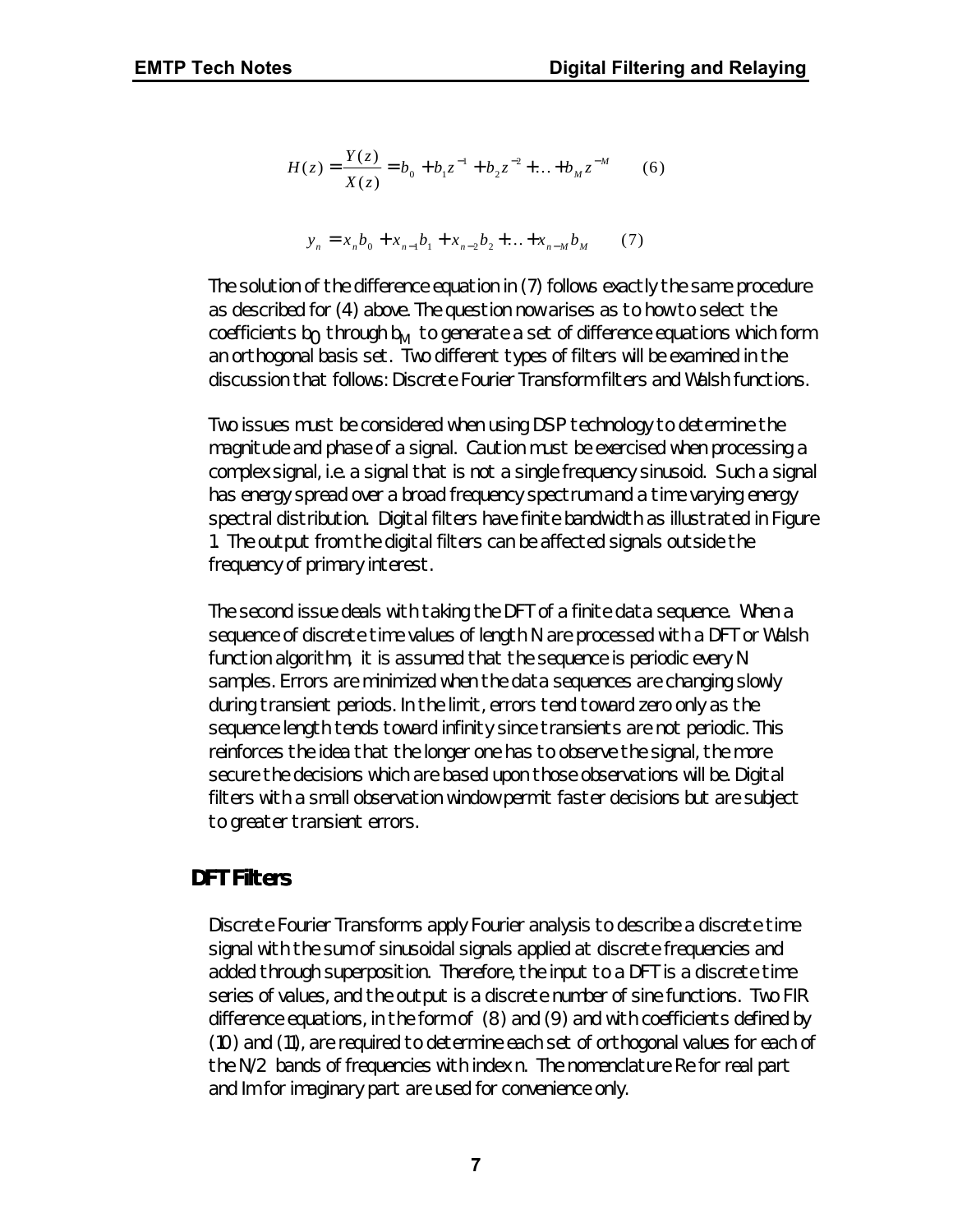

*Figure 1 - Frequency Response for an 8 Point DFT with Index of 1*

$$
Y_{re_{jn}} = \sum_{j=0}^{N-1} A_{jk} x_{n-i}
$$
 (8)  
\n
$$
Y_{im_{jn}} = \sum_{j=0}^{N-1} B_{jk} x_{n-i}
$$
 (9)  
\n
$$
A_{jk} = \cos\left(\frac{2\mathbf{p}jk}{N}\right)
$$
 (10)  
\n
$$
B_{jk} = \sin\left(\frac{2\mathbf{p}jk}{N}\right)
$$
 (11)

Hence, *Yre<sub>k1</sub>* and *Yim<sub>k1</sub>* for the first index represents the real and imaginary components of a single sinusoidal signal at frequency (2/*Ts*)/N or *Fs/n* where N is the number of samples, *Ts* is the sampling interval and *Fs* is the sampling rate. Any signal or signals at frequencies within a particular bandpass will be represented by a single frequency, as described by (12) for that band.

$$
S_{k} n = \frac{2\sqrt{Y_{re_{kn}}^{2} + Y_{im_{kn}}^{2}}}{N\sqrt{2}} \cos(2pF_{s}\frac{k}{N}t + \tan^{-1}(\frac{Y_{im_{kn}}}{Y_{re_{kn}}}))
$$
 (12)

Figure 2 shows the frequency response for the four frequency bandpass functions of an 8 point DFT. As can be seen, the bandpass filters are not ideal and have significant side lobes outside the bandpass frequencies. We can take advantage of the characteristic that a particular bandpass filter has zeros of transmission where other bandpass filters have maximum response. This is particularly attractive when the input analog signal is sampled synchronously to the frequency of the signal of primary interest. The result is that harmonics of the signal of interest are effectively suppressed. For example, if a discrete time sequence results from sampling a signal at a 480 Hz rate, the frequency response as shown in Figure 1 will have maximum response at 60 Hz. However,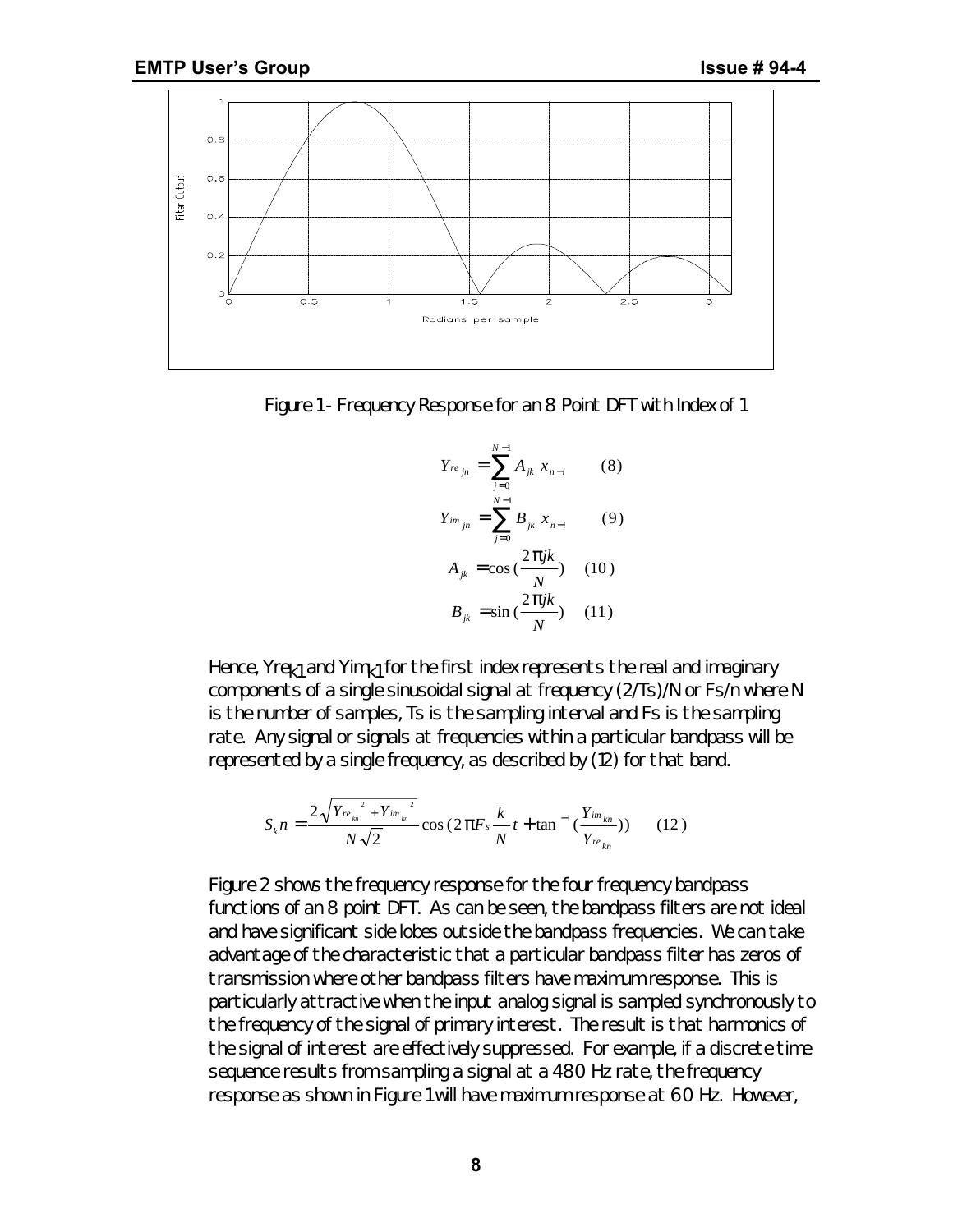

Figure 2 - Frequency Response for an 8 Point DFT for Index 0, 1, 2 and 3

as previously discussed, signals at frequencies other than the fundamental and harmonics are present due to natural modes of the network. Signal at nonharmonic frequencies can cause erroneous results from the digital filter.

The previous constraints not withstanding, we can proceed to determine the RMS magnitude and phase of a discrete time sequence by creating two DFT filters using (8) through (11) and the magnitude scale factor from (12). Consider the example of N=8, when a discrete time data sequence is generated by sampling a continuous signal 480 times per second. The bandpass filter described by *n*=1 will have maximum response at 60 Hz. The magnitude scale factor for this example will be  $1/(4\sqrt{2})$  and the filter coefficients as listed in Table 1.

| <b>Filter Coefficients for</b> |               | <b>Filter Coefficients for</b> |               |  |  |  |
|--------------------------------|---------------|--------------------------------|---------------|--|--|--|
| $Yre_1$                        |               | $\text{Yim}_1$                 |               |  |  |  |
| a <sub>0</sub>                 |               | b0                             |               |  |  |  |
| a1                             | $1/\sqrt{2}$  | b1                             | $1/\sqrt{2}$  |  |  |  |
| a3                             | 0             | b2                             |               |  |  |  |
| a4                             | $-1/\sqrt{2}$ | b3                             | $1/\sqrt{2}$  |  |  |  |
| a <sub>5</sub>                 | $-1$          | b4                             |               |  |  |  |
| a <sub>6</sub>                 | $-1/\sqrt{2}$ | b <sub>5</sub>                 | $-1/\sqrt{2}$ |  |  |  |
| a7                             | 0             | b6                             | $-1$          |  |  |  |
| a8                             | $\land$ ר     | b <sub>7</sub>                 |               |  |  |  |

*Table 1 - Filter Coefficients for an 8 Point DFT Filter*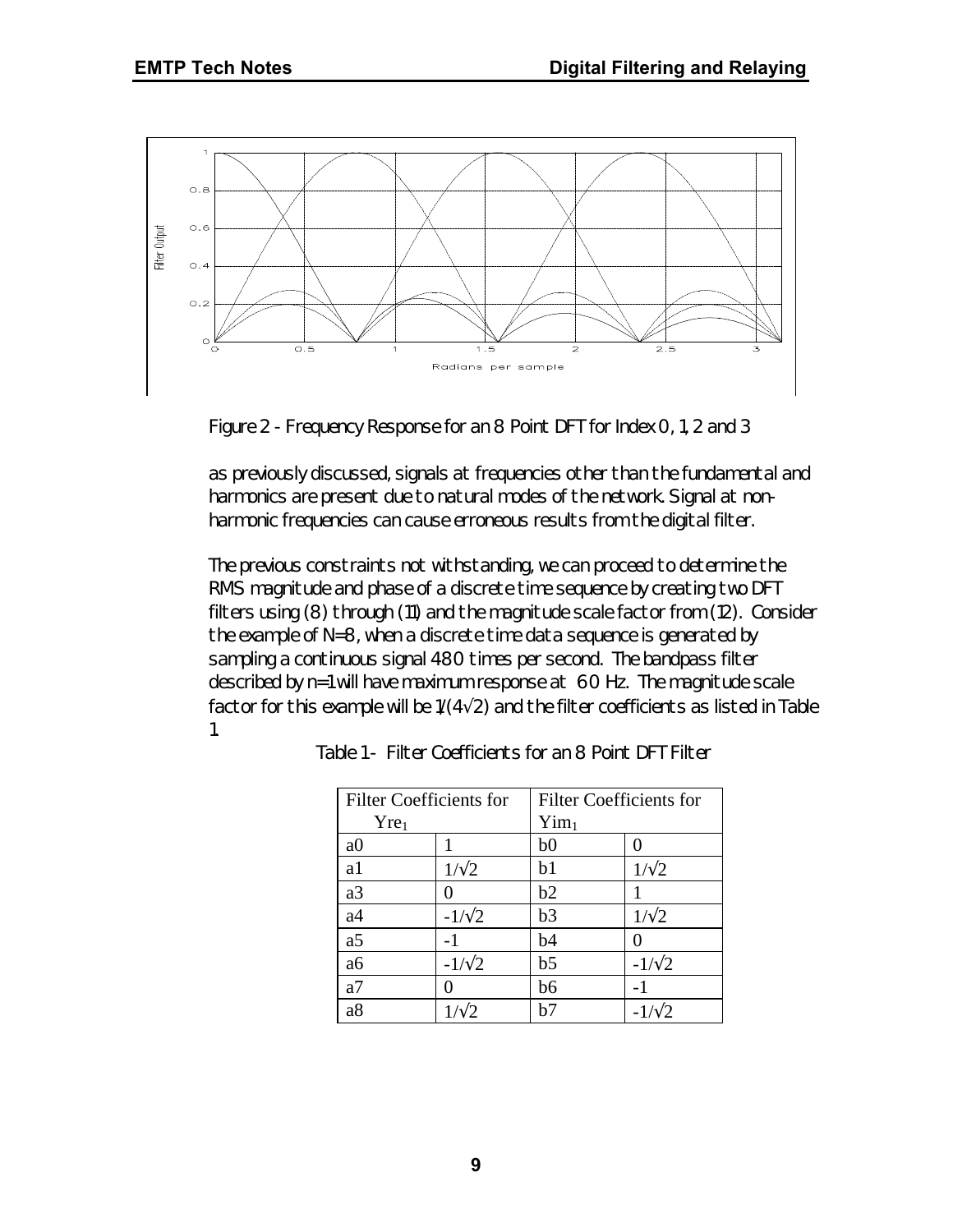#### *Walsh Functions*

Walsh functions are another form of orthogonal decomposition digital filters commonly used in RMS detectors. Like DFT RMS detectors, implementation of Walsh functions requires two equations to determine the real and imaginary parts. They have the advantage of having filter coefficients which are either unity or zero thus eliminating the need for floating point or mathematics. The coefficients for four-point Walsh functions are expressed by (13) and (14) and the conversion to RMS magnitude and phase is shown by equations (15) and (16). As with the DFT filters, an implicit assumption is a sampling rate which is synchronized with the frequency of the signal to be converted to phasor form. Figure 3 shows the TACS implementation of equations (13)-(16).

$$
CAL_{n} = x_{n} - x_{n-1} - x_{n-2} + x_{n-3}
$$
 (13)  
\n
$$
SAL_{n} = x_{n} + x_{n-1} - x_{n-2} - x_{n-3}
$$
 (14)  
\n
$$
RMS_{n} = \frac{\sqrt{CAL_{n}^{2} + SAL_{n}^{2}}}{4}
$$
 (15)  
\n
$$
\mathbf{q}_{n} = \tan^{-1}(\frac{SAL_{n}}{CAL_{n}})
$$
 (16)

A simple example of implementing a digital filter in TACS is to compute the RMS current magnitude and phase from information measured in a simple power system. The RMS current calculation shows only the 60 Hz part of the signal, none of the dc offset or higher frequency noise is included. The outputs of this filter could then be sent to a digital relay or control circuit. The digital filter samples the current measured from the system four times per cycle, using the TACS sample and hold function. In this case the simulation time step is set at one fiftieth of this time period, with rounding taken into consideration. This timestep is also acceptable with the travel times for the transmission lines in the simple system.

The sampled output then goes to the delay functions, so that the sampled outputs are delayed by 1/4, 1/2, and 3/4 of a 60 Hz cycle respectively as required by (8) and (9) or (13) and (14). Synchronizing the time delays is easy, since they are equal to 1, 2, and 3 times the sample period in this case. For example, for a delay of 1/240 seconds would require that the timestep be a multiple of 1/240 seconds. Any rounding must be done carefully to preserve the proper ratio with the time step.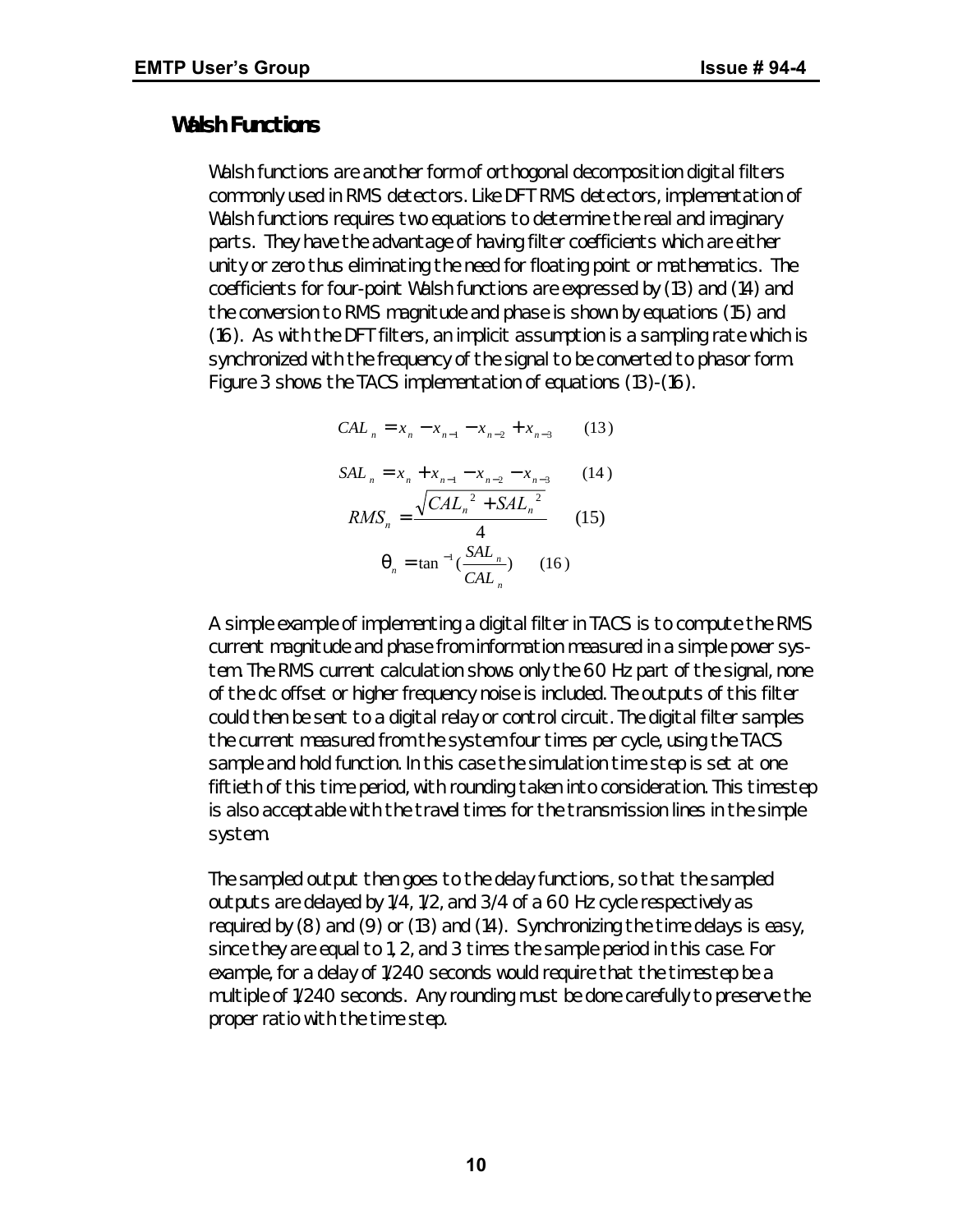```
TACS HYBRID
C OUTPUT <-----A---<----B----<----C---- <-T-START-<-T-STOP--
91BKRWA 60.
\mathsf{C}C Sample generator for 240ms sampling A to D converter
C Variable|Amplitude| Period |Time high
C OUTPUT <-----A---<----B----<----C---- <-T-START-<-T-STOP--
23SAMPL 1.1 .00415 .00003
C Generate AD converter samples at 240 ms intervals
C OUTPUT <-----A---<----B----<----C---- <-T-START-<-T-STOP--
88WADZ0 62+BKRWA SAMPL
C /////////////////////////////////////////////////////////////////////////////
C DIGITAL CALCULATIONScC
C
C SAMPLE AND HOLD delayed samples
C OUTPUTvv+IN1--> +IN2--> +IN3--> +IN4--> +IN5--> <--A--<--B--<--C--<--D--<--E--
88WADZ1 53+WADZ0 .00415
88WADZ2 53+WADZ0 .00830
88WADZ3 53+WADZ0 .01245
\mathcal{C}C ........................ WALSH FUNCTION CALCULATIONS .........................
C OUTPUT +IN1--> +IN2--> +IN3--> +IN4--> +IN5--> <-gain<--low<-highLOW-->HIGH->
WZSAL +WADZ0 +WADZ1 -WADZ2 -WADZ3 1.
WZCAL +WADZ0 -WADZ1 -WADZ2 +WADZ3 1.
88WZPHS =ATAN(WZSAL/WZCAL)*3960/7
88WZRMS =SQRT(WZSAL*WZSAL+WZCAL*WZCAL)/4
C /////////////////////////////////////////////////////////////////////////////
```
*Figure 3 - TACS Implementation of Walsh Function.*

These delayed functions are then summed with the original output to form two special DFT algorithms called Walsh functions to generate the Cal and Sal. These functions are then used to compute the RMS value and the phase as described in (13) through (16). Figure 3 the coding of this implementation in TACS.

Synchronization of the delays with the timestep is necessary to prevent gaps and/or overlaps between the signals when they are added to form the variables Cal and Sal. The effect of the error if they are not synchronized is more obvious when the RMS value is calculated from (15). Figure 4 shows the measured instantaneous current. Figures 5 and 6 show the RMS values with and without synchronization with the timestep. Note the spikes in Figure 6 due to the overlap in delay functions.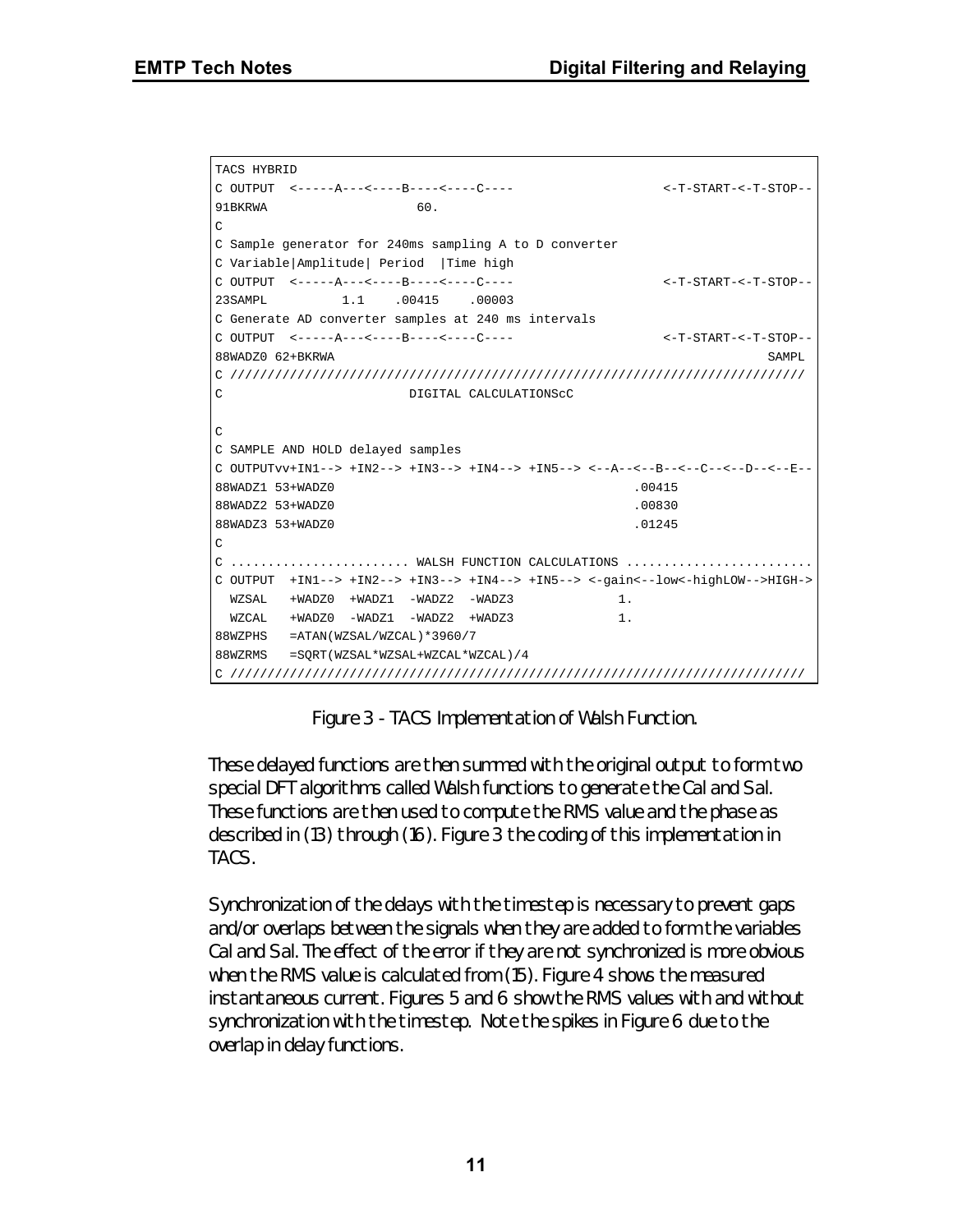



Figure 7 demonstrates that the phase results based on (12) and (16) for the 4th order DFT and Walsh function filters are identical. One observes in Figure 7 that the phase is continually changing, as well it should. However, the phase difference between to steady state single frequency signals should be constant which then allows impedance calculations based on (17). It is important to realize that Figures 4 through 7 are results for sampling a single frequency sine function, which is the ideal case.

$$
Z_n = \frac{V_{RMS_n} \angle \Theta_{V_n}}{I_{RMS_n} \angle \Theta_{I_n}} = \frac{|V_{rms_n}|}{|I_{rms_n}|} \angle (\Theta_{V_n} - \Theta_{I_n}) \tag{17}
$$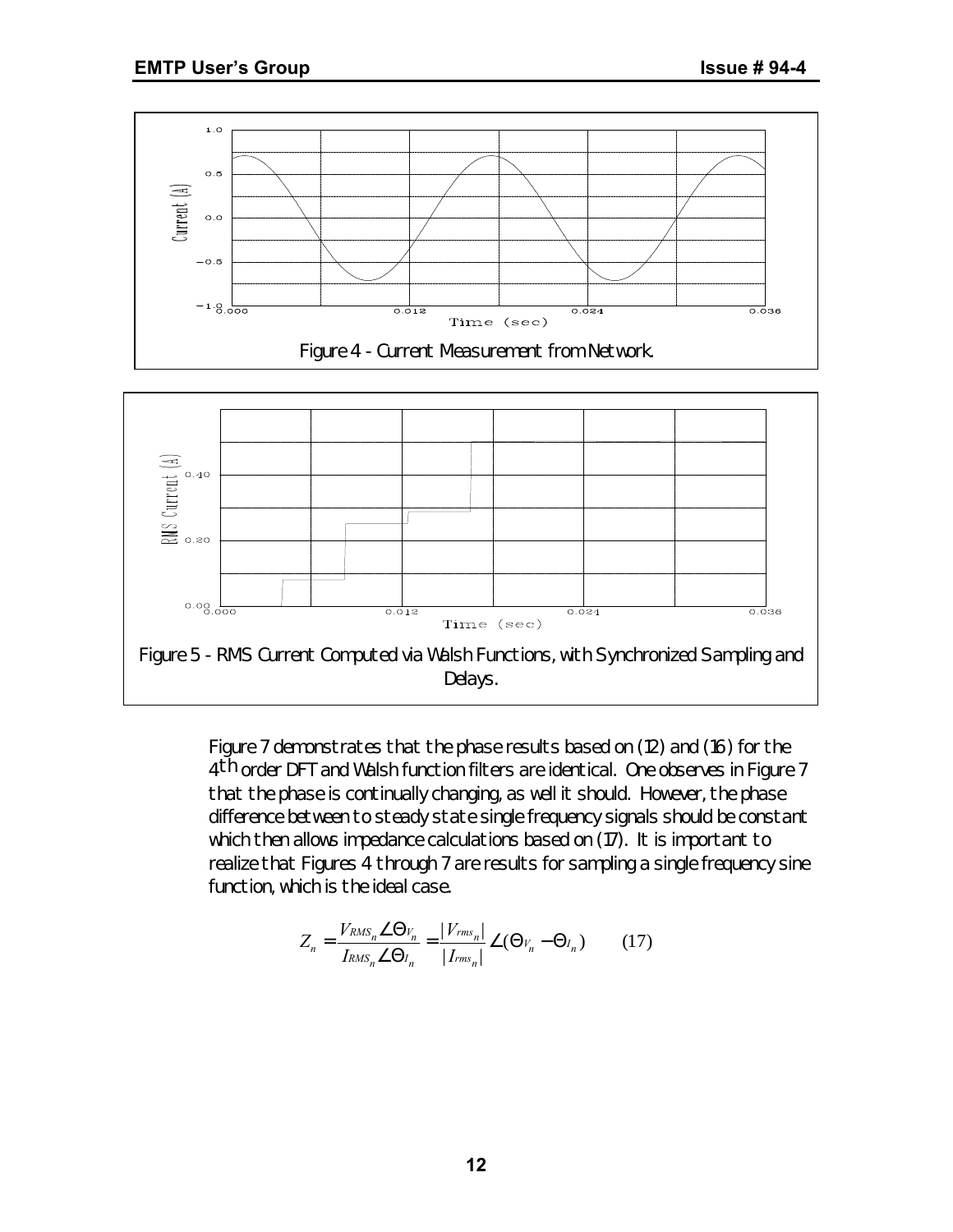

## *Example of a Digital Time Overcurrent Relay Modeled in TACS*

An elementary algorithm to implement a time overcurrent relay is shown in equations in (18) through (20). Equation (18) provides the integrator algorithm with (19) and (20) the trip logic.



$$
S_n = S_{n-1} + \left(\frac{I_{RMS_n}}{Ip} - 1\right)^n, \ \ S_n \ge 0 \tag{18}
$$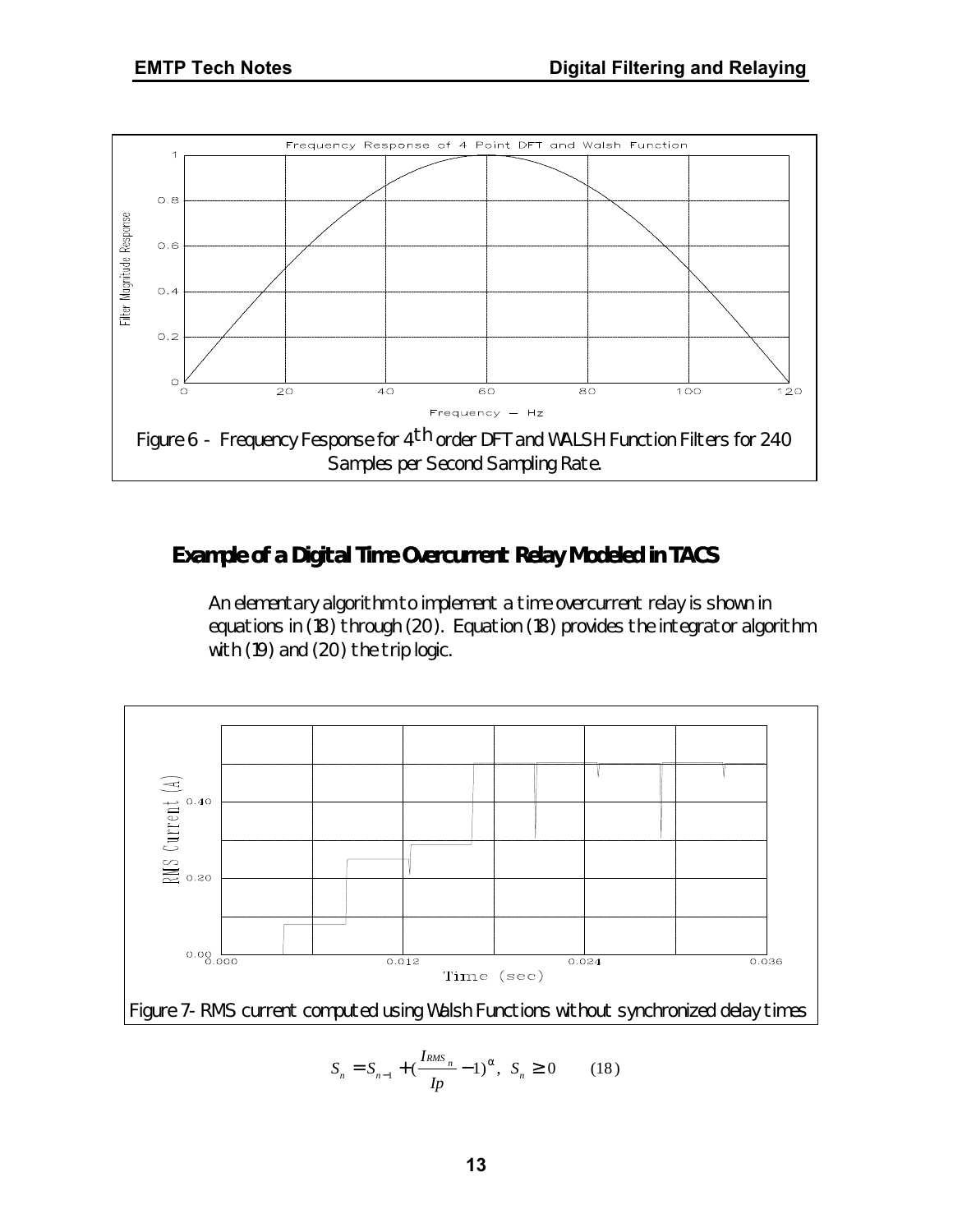$IF(S_n \geq (T_0 + TDS \cdot T1))$  then  $Trip = True$  (19)  $IF((TRIP == True) and (S_n > 0))$  $then$   $TRIP = True$  $else$  *TRIP* = *False*  $(20)$ 

The constant,  $lp$ , in (18) is the minimum relay pickup current and  $\alpha$  provides inverse characteristics. If *IRMSn* is less that *Ip*, then output of the integration decreases with a zero minimum limit. The logic expression in (19) provides the trip output while (20) keeps the trip output True until the integrator winds down to zero.  $I_{\small{O}}$  and  $I_{\small{J}}$  are time constants associated with the relay dynamics, while *TDS* is the time dial setting control.

Figure 8 provides a organization picture for what must be done mathematically to model a discrete time relay using TACS in EMTP. To operate closed-loop, the network section of EMTP must generate data for processing by TACS as well and accept outputs from TACS which can control the network structure by opening or closing switches. Not all the of processing blocks, {2} through {8}, will be implemented in this example although all may be required for authentic simulations. Equations (13) through (16) are used in block {5} based on Walsh functions. Block {4} forms the delayed samples needed for equations (13) and (14). The delayed samples are formed using the transport delay function in TACS. Equation (18) used in block  $\{6\}$ , and equations (19) and (20) in block  $\{7\}$ . Block {1} contains the network system data, which in this case is for the small system shown in Figure 9. Block {9} uses TACS controlled switches in the network.

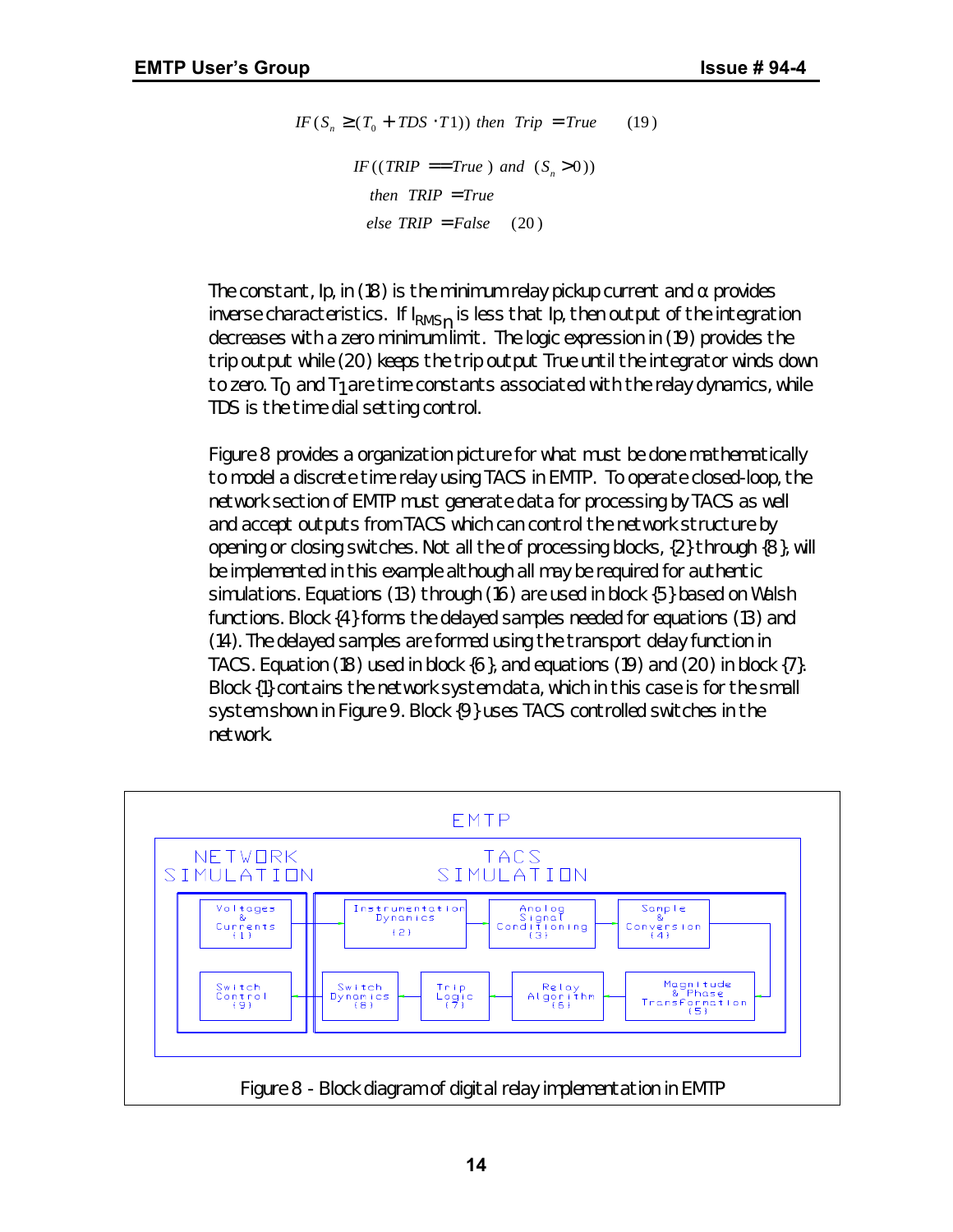A digital non-directional time overcurrent relay simulation will detect the single line to ground fault that is applied at the load bus as also shown in Figure 9. Function blocks {2}, {3}, and {8} will not be implemented in this example. The digital time overcurrent relay model includes a reset time before reclosing. The sample digital relay model presented in this discussion is not intended to



represent the digital relays of any specific manufacturer.

Figure 10 shows the step change in AC current due to the fault switch being closed at 100 ms. The figure shows the instantaneous and RMS current measurements. The magnitude detector output has an initial transient because the Walsh function filter uses zero initial conditions. One can observe the Walsh function filter transient response to the fault as well as to the breaker opening and reclosing. Note also the magnitude detector is arbitrarily scaled for RMS output. It has been shown that this algorithm is high insensitive to DC offsets that are apparent in the figure.

Figure 11 shows the dynamics of various relay parameters. One can easily observe the transient response to the magnitude detector and see that the filter reacts to the transient caused by the closing of the fault switch by a slight over-shoot. If the magnitude of the fault current changed before the trip signal, one would observe a change in the slope of the integrator further reflecting the dynamics. This may be observed in the slight change in negative slope after the breaker opens. Figure 12 shows the TACS code for the relay implementation. The complete datafile for this case is shown in the Appendix.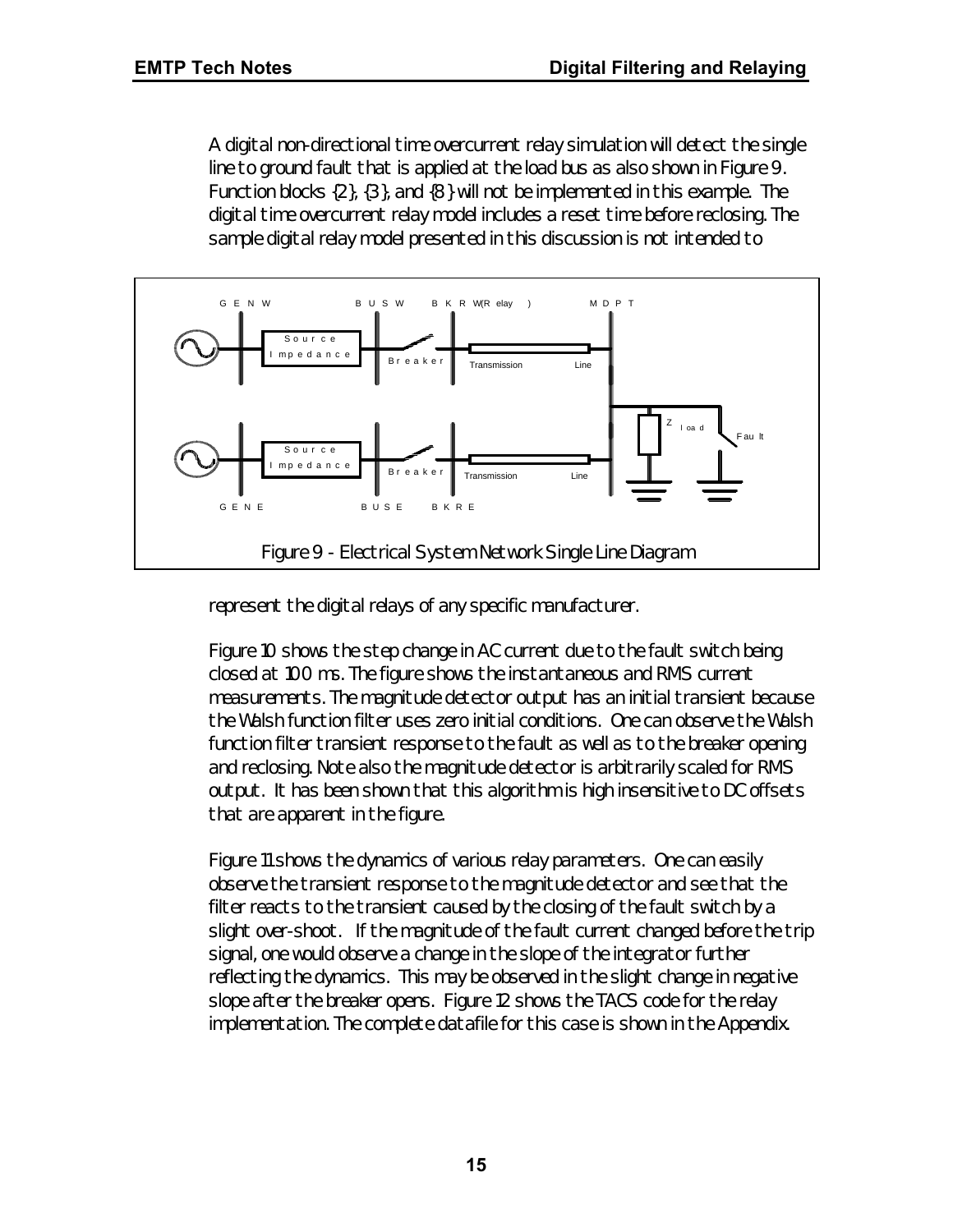

*Figure 10 - Instantaneous and RMS current.*



*Figure 11 - Integrator Output and Trip Command to Switches*

```
C ................... Time overcurrent relay .................................
C Restraint spring constant
88WZLIM =PLUS1/4
\mathsf CC First order integrator
C OUTPUT +IN1--> +IN2--> +IN3--> +IN4--> +IN5--> <-gain<--low<-highLOW-->HIGH-
>1WZINT +WZRMS -WZLIM 10. 0. 1.10
        1.
        0. 1.
C ............ Compute trip signal and grid fire control signal for EMTP .......
88WZTRP =WZINT.GT.1.0
88WZGRD =1.0-WZTRP
\mathrm{C}C ........................ Initialize selected variables .....................
C OUTPUT <-----A---
77WZGRD 1.
\rm C
```
*Figure 12 - TACS Implementation of Relay*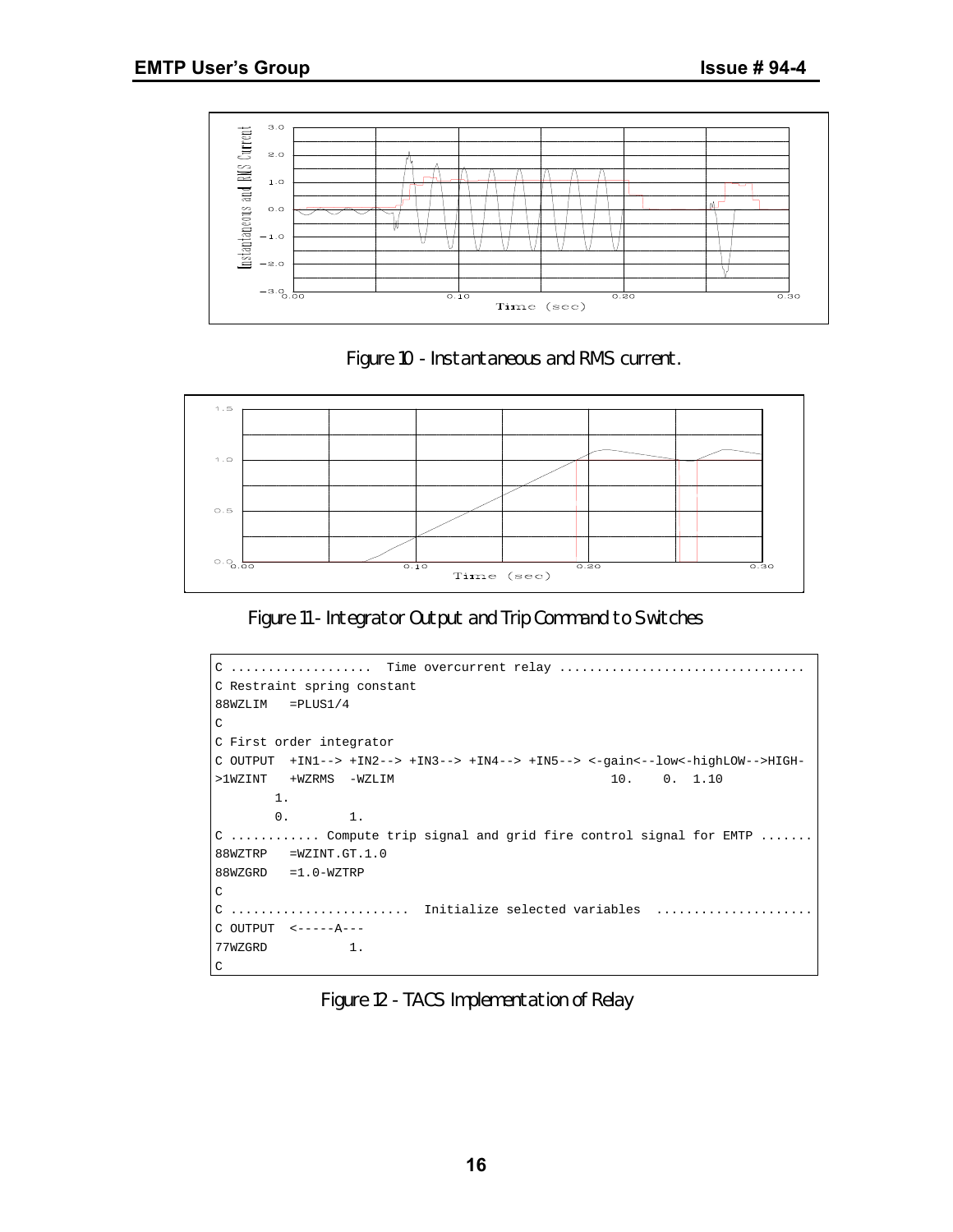## *Conclusion*

An implementation strategy was presented for modeling digital relays in TACS with an interface to network in EMTP. The issues of breaker simulation in the EMTP network solution were addressed by using the TACS controlled switch type 11. The strategy included aspects of digital relaying concerned with processing sampled data such as instrumentation dynamics, signal conditioning for anti-aliasing, sample and hold, and breaker dynamics. A simple example of a non-directional time overcurrent was presented. Outputs from EMTP are shown to illustrate the kind of analysis possible with the approach presented in this paper.

## *References*

- [1] A.V. Oppenheim and R.W. Schafer, *Digital Signal Processing*. Prentice-Hall, Inc. Englewood Cliffs, NJ, 1985.
- [2] E.O. Schweitzer and A.J. Flechsig, "An Efficient Directional Distance Algorithm for Digital Computer Relaying", IEEE Conference Paper A 77 725- 5, IEEE/PES Summer Meeting, Mexico City, Mexico, July, 1977.
- [3] A.J. Uranteta, R. Nadira, and L.G. Perez, "Optimal Coordination of Directional Overcurrent Relays in Interconnected Power Systems", *IEEE Transactions on Power Delivery.* Vol. 3, No. 3, July 1988, pp. 903-911.
- [4] J.N. Peterson and R.W. Wall, "Interactive Relay Controlled Power System Modeling", *IEEE Transactions on Power Delivery.* Vol. 6, No. 1, January, 1991, pp. 96-102.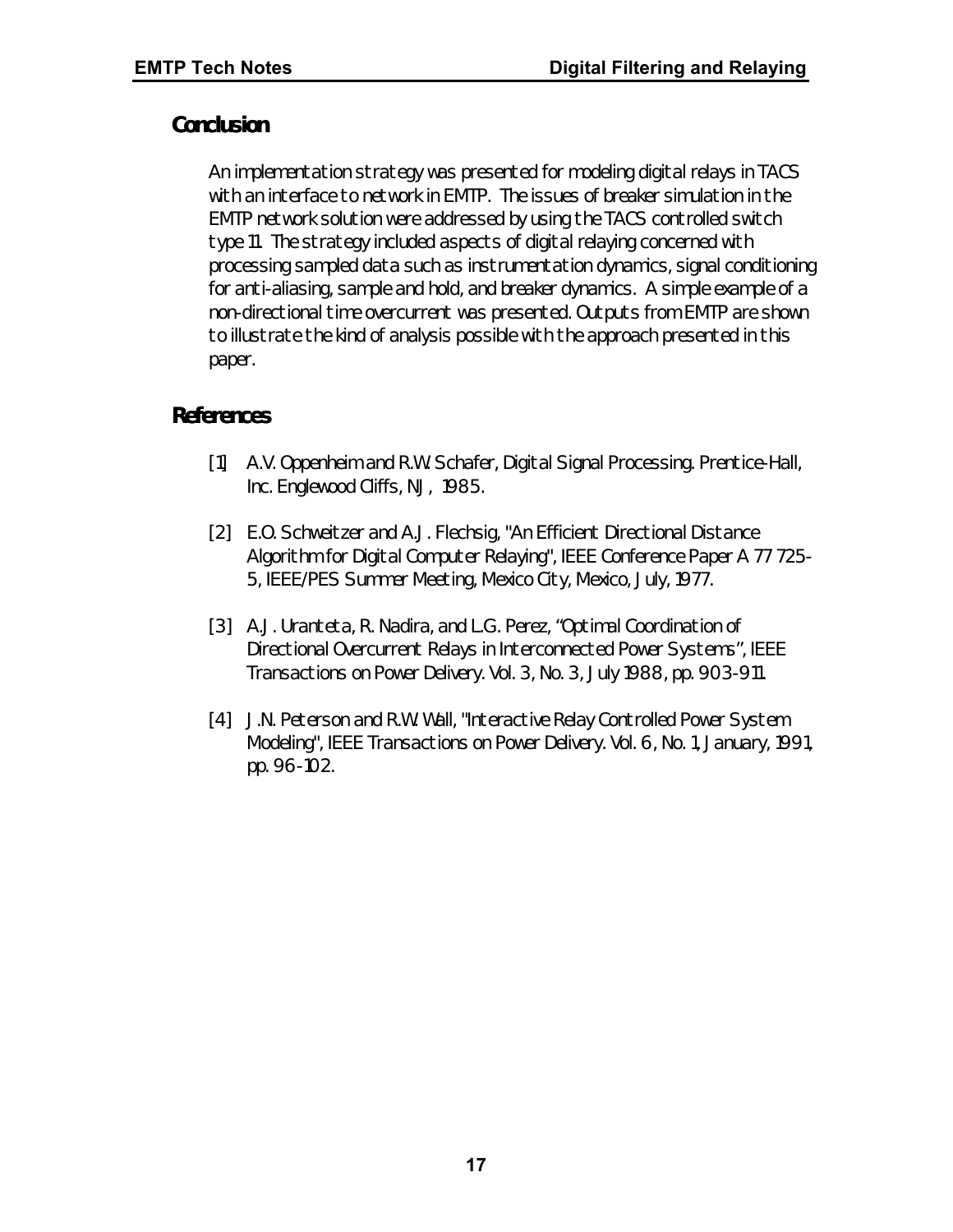#### *Appendix*

```
BEGIN NEW DATA CASE
C ******************************************************************************
C SIMPLE NON-DIRECTIONAL TIME OVER-CURRENT RELAY
C AT WEST BUS - PHASE A WITH EMTP CIRCUIT FEEDBACK. THE
C RELAY VARIABLES ARE COMPUTED TWO WAYS: 1. CONTINEOUS
C SAMPLING AT THE DeltaT INTERVAL and 2. SAMPLE & HOLD MODELING
C OF AN A to D CONVERTER AT 4 SAMPLES PER 60 Hz CYCLE.
C ******************************************************************************
C DeltaT<---TMax<---XOpt<---COpt<-Epsiln<-TolMat<-TStart
  8.3E-5 300.E-3
C --IOut<--IPlot<-IDoubl<-KSSOut<-MaxOut<---IPun<-MemSav<---ICat<-NEnerg<-IPrSup
     15 3 0 0 0 1
\mathcal{C}C ::::::::::::::::::::::::::::::: TACS data ::::::::::::::::::::::::::::::::::::
TACS HYBRID
C OUTPUT <-----A---<----B----<----C---- <-T-START-<-T-STOP--
91BKRWA 60.
\mathcal{C}C Sample generator for 240ms sampling A to D converter
C Variable|Amplitude| Period |Time high
C OUTPUT <-----A---<----B----<----C---- <-T-START-<-T-STOP--
23SAMPL 1.1 .00415 .00003
\mathsf CC Generate AD converter samples at 240 ms intervals
C OUTPUT <-----A---<----B----<----C---- <-T-START-<-T-STOP--
88WADZ0 62+BKRWA SAMPL
\mathsf CC /////////////////////////////////////////////////////////////////////////////
C DIGITAL CALCULATIONS
C SAMPLE AND HOLD delayed samples
C OUTPUTvv+IN1--> +IN2--> +IN3--> +IN4--> +IN5--> <--A--<--B--<--C--<--D--<--E--
88WADZ1 53+WADZ0 .00415
88WADZ2 53+WADZ0 .00830
88WADZ3 53+WADZ0 .01245
C
C OUTPUT +IN1--> +IN2--> +IN3--> +IN4--> +IN5--> <-gain<--low<-highLOW-->HIGH->
\overline{C}C ........................ WALSH FUNCTION CALCULATIONS .........................
C OUTPUT +IN1--> +IN2--> +IN3--> +IN4--> +IN5--> <-gain<--low<-highLOW-->HIGH->
 WZSAL +WADZ0 +WADZ1 -WADZ2 -WADZ3 1.
 WZCAL +WADZ0 -WADZ1 -WADZ2 +WADZ3 1.
88WZPHS =ATAN(WZSAL/WZCAL)*3960/7
88WZRMS =SQRT(WZSAL*WZSAL+WZCAL*WZCAL)/4
C ................... Time overcurrent relay .................................
C Restraint sprin constant
88WZLIM =PLUS1/4
C
C First order integrator
C OUTPUT +IN1--> +IN2--> +IN3--> +IN4--> +IN5--> <-gain<--low<-highLOW-->HIGH->
 1WZINT +WZRMS -WZLIM 10. 0. 1.10
```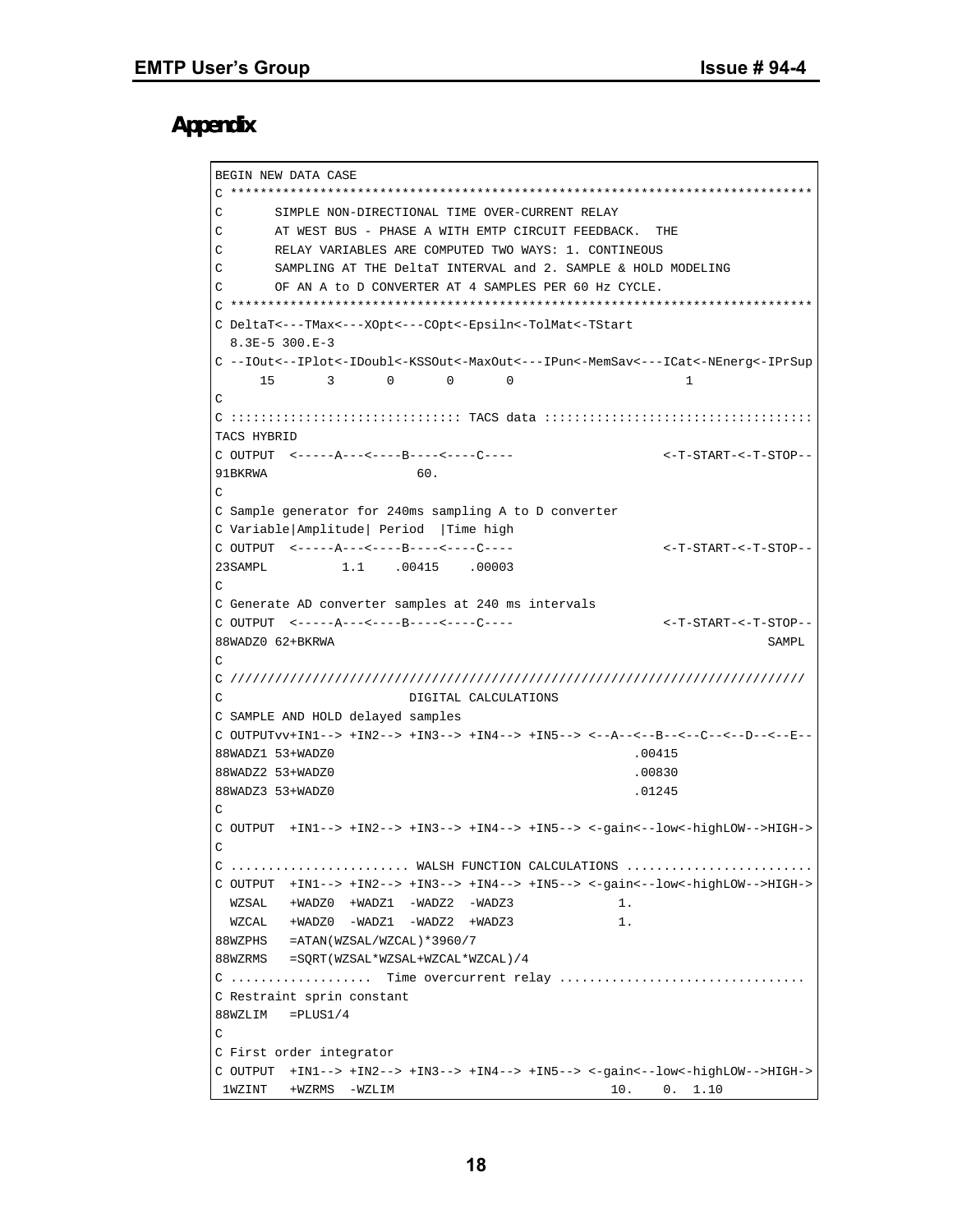```
 1.
      0. 1.
C ............ Compute trip signal and grid fire control signal for EMTP .......
88WZTRP =WZINT.GT.1.0
88WZGRD =1.0-WZTRP
\capC ........................ Initialize selected variables .....................
C OUTPUT \leq - - - - - - - - - - -77WZGRD 1.
\GammaC #############################################################################
C \#C ----->----->----->----->----->----->----->----->----->----->
33WZRMS WZPHS WAINT WATRP WZINT WZTRP WZGRD
BLANK End of TACS
C ******************************************************************************
\GammaC ...............................Circuit data...................................
C %%%%%%%%%%%%%%%%%%%%%%%%%%%%%%%%%%%%%%%%%%%%%%%%%%%%%%%%%%%%%%%%%%%%%%%%%%%%%%
C % Source Impedances %
C Bus-->Bus--><----------><----R<----------L<----R<----------L<----R<----------L
51WESTA BUSWA .13 23.71 0
52WESTB BUSWB .06 39.99 0
53WESTC BUSWC 0
C %%%%%%%%%%%%%%%%%%%%%%%%%%%%%%%%%%%%%%%%%%%%%%%%%%%%%%%%%%%%%%%%%%%%%%%%%%%%%%
C Bus-->Bus--><----------><----R<----------L<----R<----------L<----R<----------L
51EASTA BUSEA 0 84.2 0
52EASTB BUSEB 0 154.4 0
53EASTC BUSEC 0
C %%%%%%%%%%%%%%%%%%%%%%%%%%%%%%%%%%%%%%%%%%%%%%%%%%%%%%%%%%%%%%%%%%%%%%%%%%%%%%
C % Line WEST TO EAST %
C %%%%%%%%%%%%%%%%%%%%%%%%%%%%%%%%%%%%%%%%%%%%%%%%%%%%%%%%%%%%%%%%%%%%%%%%%%%%%%
C Bus-->Bus-->Bus-->Bus--><---R'<---L'<---C'<--len 0 0 0<-----Blank----------->O
-1TACWA MDPTA 0.3167 3.222.00787 193.1 0 0 0 0
-2BKRWB MDPTB 0.0243 .9238 .0126 193.1 0 0 0 0
-3BKRWC MDPTC 0
C %%%%%%%%%%%%%%%%%%%%%%%%%%%%%%%%%%%%%%%%%%%%%%%%%%%%%%%%%%%%%%%%%%%%%%%%%%%%%%
C % Line EAST TO WEST %
C %%%%%%%%%%%%%%%%%%%%%%%%%%%%%%%%%%%%%%%%%%%%%%%%%%%%%%%%%%%%%%%%%%%%%%%%%%%%%%
C Bus-->Bus-->Bus-->Bus--><---R'<---L'<---C'<--len 0 0 0<-----Blank----------->O
-1BKREA MDPTA 0.3167 3.222.00787 144.4 0 0 0 0
-2BKREB MDPTB 0.0243 .9238 .0126 144.4 0 0 0 0
-3RKRC MDPTC 0
C %%%%%%%%%%%%%%%%%%%%%%%%%%%%%%%%%%%%%%%%%%%%%%%%%%%%%%%%%%%%%%%%%%%%%%%%%%%%%%
C % Load at MDPT %
C %%%%%%%%%%%%%%%%%%%%%%%%%%%%%%%%%%%%%%%%%%%%%%%%%%%%%%%%%%%%%%%%%%%%%%%%%%%%%%
C Bus-->Bus-->Bus-->Bus--><---R'<---L'<---C'<--len 0 0 0<-----Blank----------->O
 MDPTA 251.2 219.1 0
MDPTB 251.2 219.1 0
MDPTC 251.2 219.1 0
C %%%%%%%%%%%%%%%%%%%%%%%%%%%%%%%%%%%%%%%%%%%%%%%%%%%%%%%%%%%%%%%%%%%%%%%%%%%%%%
C % FAULT at MDPT
%
```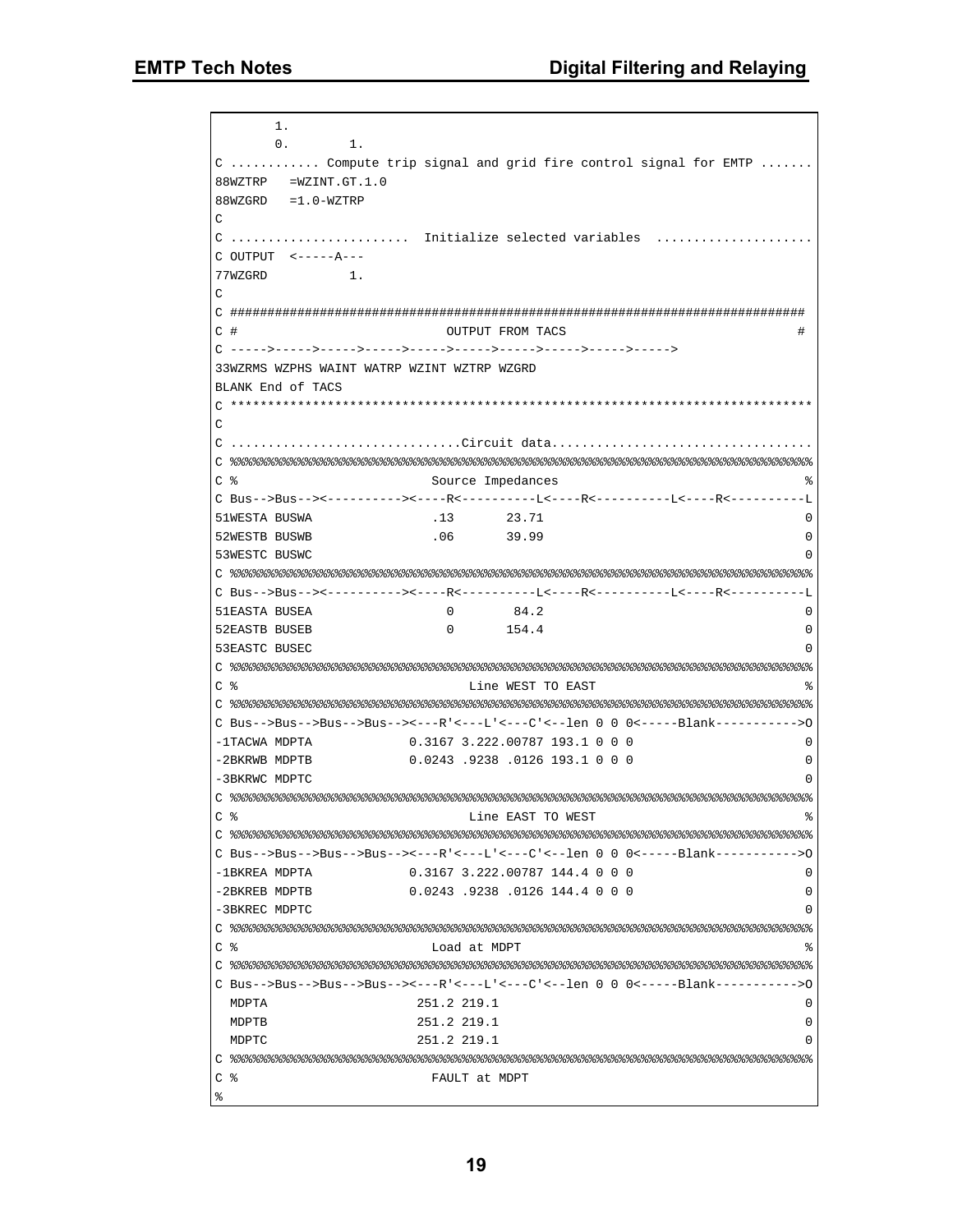|                   |                                                                                                                                                                                          |              |          |          |                                    | C Bus-->Bus-->Bus-->Bus--><---R'<---L'<---C'<--len 0 0 0<-----Blank---------->0                                                                  |          |
|-------------------|------------------------------------------------------------------------------------------------------------------------------------------------------------------------------------------|--------------|----------|----------|------------------------------------|--------------------------------------------------------------------------------------------------------------------------------------------------|----------|
|                   | MDPTA FSA                                                                                                                                                                                |              | 1.0      |          |                                    |                                                                                                                                                  |          |
|                   |                                                                                                                                                                                          |              |          |          |                                    |                                                                                                                                                  |          |
| $C$ $\frac{6}{5}$ |                                                                                                                                                                                          |              |          |          | TACS CONTROLLED SWITCH SEPERATOR   |                                                                                                                                                  | ႜ        |
| $C$ $\approx$     |                                                                                                                                                                                          |              |          |          | (See TACS controlled switch below) |                                                                                                                                                  | 욲        |
|                   |                                                                                                                                                                                          |              |          |          |                                    |                                                                                                                                                  |          |
|                   |                                                                                                                                                                                          |              |          |          |                                    | C Bus-->Bus-->Bus-->Bus--><---R'<---L'<---C'<--len 0 0 0<-----Blank---------->0                                                                  |          |
|                   | TAC1A TACWA                                                                                                                                                                              |              | $1.0E-3$ |          |                                    |                                                                                                                                                  | $\left($ |
|                   | TAC1B TACWA                                                                                                                                                                              |              | $1.0E-3$ |          |                                    |                                                                                                                                                  |          |
|                   |                                                                                                                                                                                          |              |          |          |                                    |                                                                                                                                                  |          |
|                   |                                                                                                                                                                                          |              |          |          |                                    |                                                                                                                                                  |          |
| C                 |                                                                                                                                                                                          |              |          |          |                                    |                                                                                                                                                  |          |
| C                 | Switch data                                                                                                                                                                              |              |          |          |                                    |                                                                                                                                                  |          |
|                   | C Bus-->Bus--><---Tclose<----Topen<-------Ie                                                                                                                                             |              |          |          |                                    |                                                                                                                                                  | O        |
|                   | BUSWA BKRWA                                                                                                                                                                              | $-1$ .       | 9999     | 0        |                                    |                                                                                                                                                  | ı        |
|                   | <b>BUSWB BKRWB</b>                                                                                                                                                                       | $-1$ .       | 9999     | 0        |                                    |                                                                                                                                                  | ı        |
|                   | BUSWC BKRWC                                                                                                                                                                              | $-1$ .       | 9999     |          |                                    |                                                                                                                                                  |          |
|                   |                                                                                                                                                                                          |              |          |          |                                    |                                                                                                                                                  |          |
|                   | C Bus-->Bus--><---Tclose<----Topen<-------Ie                                                                                                                                             |              |          |          |                                    |                                                                                                                                                  | O        |
|                   | BUSEA BKREA                                                                                                                                                                              | $-1$ .       | 9999     | 0        |                                    |                                                                                                                                                  | 1        |
|                   | <b>BUSEB BKREB</b>                                                                                                                                                                       | $-1$ .       | 9999     | 0        |                                    |                                                                                                                                                  | ı        |
|                   | BUSEC BKREC                                                                                                                                                                              | $-1$ .       | 9999     |          |                                    |                                                                                                                                                  |          |
|                   |                                                                                                                                                                                          |              |          |          |                                    |                                                                                                                                                  |          |
| C %               |                                                                                                                                                                                          |              |          |          |                                    | $\ldots \ldots \ldots \ldots \ldots \ldots \ldots$ . FAULT SWITCH $\ldots \ldots \ldots \ldots \ldots \ldots \ldots \ldots \ldots \ldots \ldots$ |          |
|                   | C Bus-->Bus--><---Tclose<----Topen<-------Ie                                                                                                                                             |              |          |          |                                    |                                                                                                                                                  | O        |
|                   |                                                                                                                                                                                          |              |          |          |                                    |                                                                                                                                                  |          |
|                   | FSA                                                                                                                                                                                      | $60.00E - 3$ | 9999     | $\Omega$ |                                    |                                                                                                                                                  |          |
|                   |                                                                                                                                                                                          |              |          |          |                                    |                                                                                                                                                  |          |
| С                 |                                                                                                                                                                                          |              |          |          |                                    | $\ldots \ldots \ldots \ldots \ldots \ldots$ . TACS CONTROLLED SWITCH $\ldots \ldots \ldots \ldots \ldots \ldots \ldots \ldots$                   | °        |
| $C$ $\frac{6}{5}$ |                                                                                                                                                                                          |              |          |          |                                    | The SCR switch model so switch opens at current zero crossing.                                                                                   | ႜ        |
|                   |                                                                                                                                                                                          |              |          |          |                                    | C % TACS does not allow type 11 switches to operate in parallel without a                                                                        | ႜ        |
|                   |                                                                                                                                                                                          |              |          |          |                                    | C % series impedance to seperate the switches. (See TAClA and TAClB above.)                                                                      | ႜ        |
|                   |                                                                                                                                                                                          |              |          |          |                                    | C Bus-->Bus--><---Vig---<--Iholh--<-tdeion-- //////<Close< " <-GRID<Open < 00</td <td></td>                                                      |          |
|                   | 11BKRWA TAC1A                                                                                                                                                                            | 0.           | 0.       | 0.       |                                    | WZGRD                                                                                                                                            | 1        |
|                   | 11TAC1B BKRWA                                                                                                                                                                            | 0.           | 0.       | 0.       |                                    | WZGRD                                                                                                                                            | 1        |
|                   | BLANK End of switch data                                                                                                                                                                 |              |          |          |                                    |                                                                                                                                                  |          |
| С                 |                                                                                                                                                                                          |              |          |          |                                    |                                                                                                                                                  |          |
| С                 |                                                                                                                                                                                          |              |          |          |                                    |                                                                                                                                                  |          |
|                   |                                                                                                                                                                                          |              |          |          |                                    |                                                                                                                                                  |          |
|                   |                                                                                                                                                                                          |              |          |          |                                    | C % Peak Line to Ground Voltage for 230 kV RMS Voltage Source is 187.79 kV %                                                                     |          |
|                   | C % Normalized with Vbase = 1 kV                                                                                                                                                         |              |          |          |                                    |                                                                                                                                                  | ႜ        |
|                   |                                                                                                                                                                                          |              |          |          |                                    |                                                                                                                                                  |          |
|                   | C Bus--> <i<amplitude<frequency<--t0 phi0<---0=phi0< td=""><td></td><td></td><td></td><td></td><td>&lt;---Tstart&lt;----Tstop</td><td></td></i<amplitude<frequency<--t0 phi0<---0=phi0<> |              |          |          |                                    | <---Tstart<----Tstop                                                                                                                             |          |
|                   | 14WESTA                                                                                                                                                                                  | 187.79       | 60.      | 0.       | 0.                                 | $-1$ .                                                                                                                                           | 9999.    |
|                   | 14WESTB                                                                                                                                                                                  | 187.79       | 60.      | $-120.$  | 0.                                 | $-1$ .                                                                                                                                           | 9999.    |
|                   | 14WESTC                                                                                                                                                                                  | 187.79       | 60.      | 120.     | 0.                                 | $-1$ .                                                                                                                                           | 9999.    |
|                   | 14EASTA                                                                                                                                                                                  | 187.79       | 60.      | 15.      | 0.                                 | $-1$ .                                                                                                                                           | 9999.    |
|                   | 14EASTB                                                                                                                                                                                  | 187.79       | 60.      | $-105.$  | 0.                                 | $-1$ .                                                                                                                                           | 9999.    |
|                   | 14EASTC                                                                                                                                                                                  | 187.79       | 60.      | 135.     | 0.                                 | $-1$ .                                                                                                                                           | 9999.    |
|                   | BLANK End of source data                                                                                                                                                                 |              |          |          |                                    |                                                                                                                                                  |          |
| С                 |                                                                                                                                                                                          |              |          |          |                                    |                                                                                                                                                  |          |
| C                 |                                                                                                                                                                                          |              |          |          |                                    |                                                                                                                                                  |          |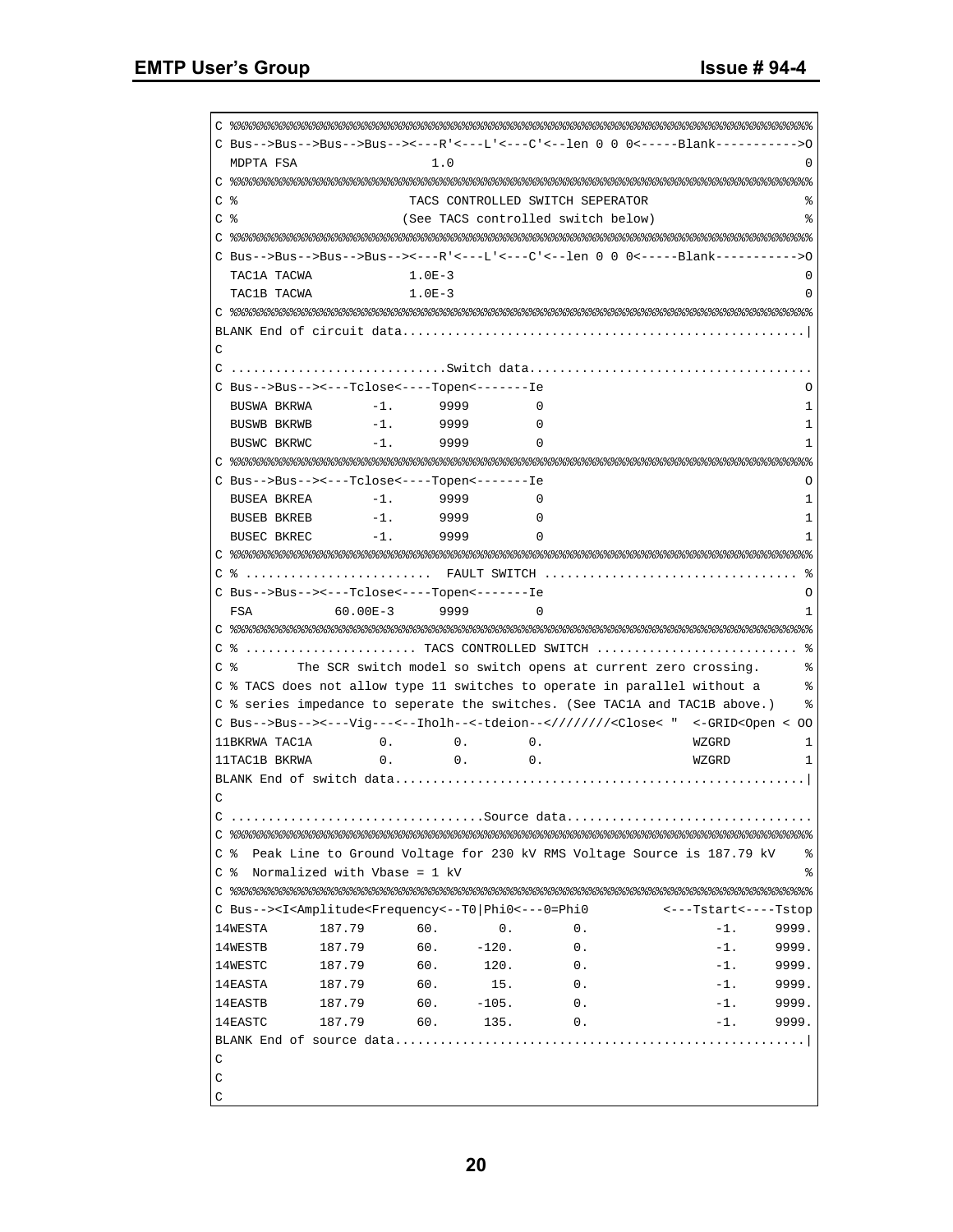٦

| $\overline{C}$                                                                                            |
|-----------------------------------------------------------------------------------------------------------|
|                                                                                                           |
| $ C_{\text{Bus--}}\rangle$ Bus-->Bus-->Bus-->Bus-->Bus-->Bus-->Bus-->Bus-->Bus-->Bus-->Bus-->Bus-->Bus--> |
| BKRWA BKRWB BKRWC BKREA BKREB BKREC MDPTA MDPTB MDPTC                                                     |
|                                                                                                           |
|                                                                                                           |
| BLANK End of All Cases                                                                                    |

*Richard W. Wall, University of Idaho Brian K. Johnson, University of Idaho*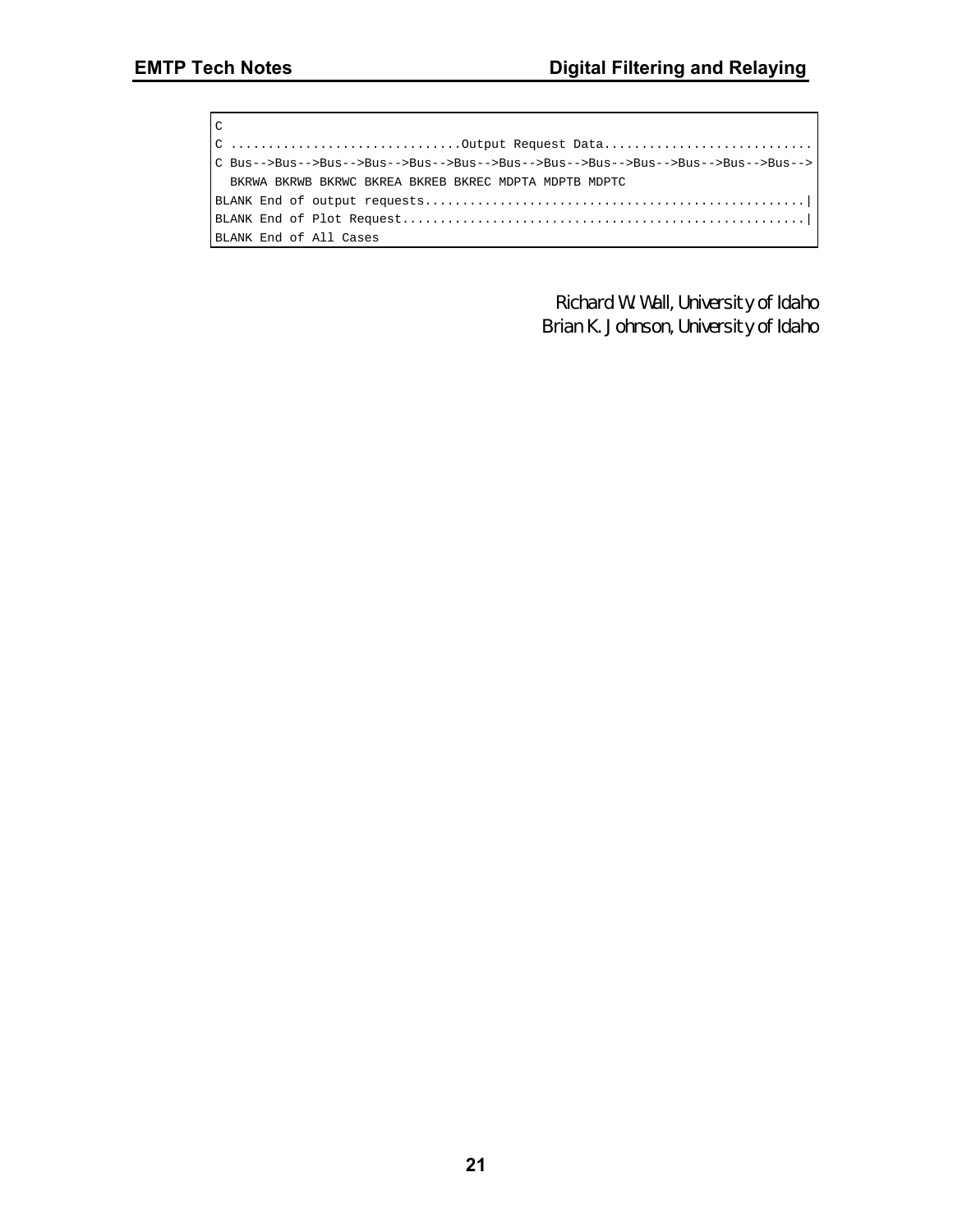*BLANK PAGE*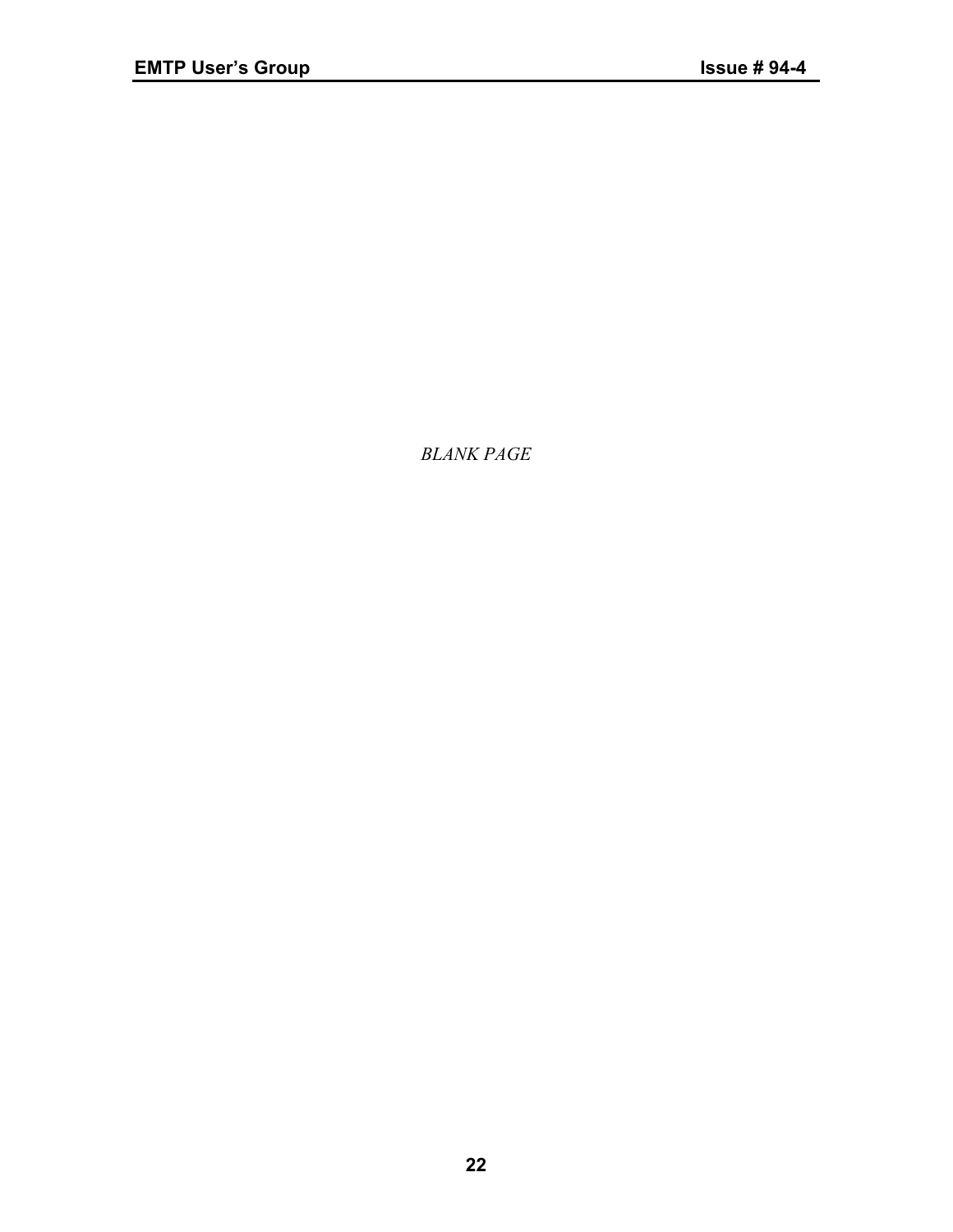# *Voltage Notching Concerns Associated with a Large Induction Motor Dive*

## *Introduction*

Adjustable speed drives are used with very large synchronous and induction motors (e.g. 1-20,000 hp) for a variety of reasons. The drives can result in significantly improved efficiency when the driven load is variable. For large motor applications on weak systems, the drives may be required for motor starting to avoid high inrush currents.

For large motors, drives typically use phase-controlled rectifiers (SCRs) and a large dc link inductor to supply a relatively constant dc current to the inverter. This is known as a current source inverter (CSI) configuration. The input rectifier may be configured as a six pulse or twelve pulse rectifier, depending on harmonic control requirements.

The voltage notching discussed in this paper is caused by the commutating action of the controlled rectifier. Whenever the current is commutated from one phase to another, there is a momentary phase-to-phase short circuit through the rectifier switching devices (SCRs, in this case). For a six pulse converter, this happens six times each cycle. The voltage notch is defined by its duration and its depth. The duration (known as the commutation period) is determined by the source inductance to the drive and the current magnitude. The depth of the notch is reduced by inductance between the observation point and the drive (e.g. isolation transformer or choke inductance). An example waveform illustrating simple notches resulting from a drive operation is shown in Figure 1.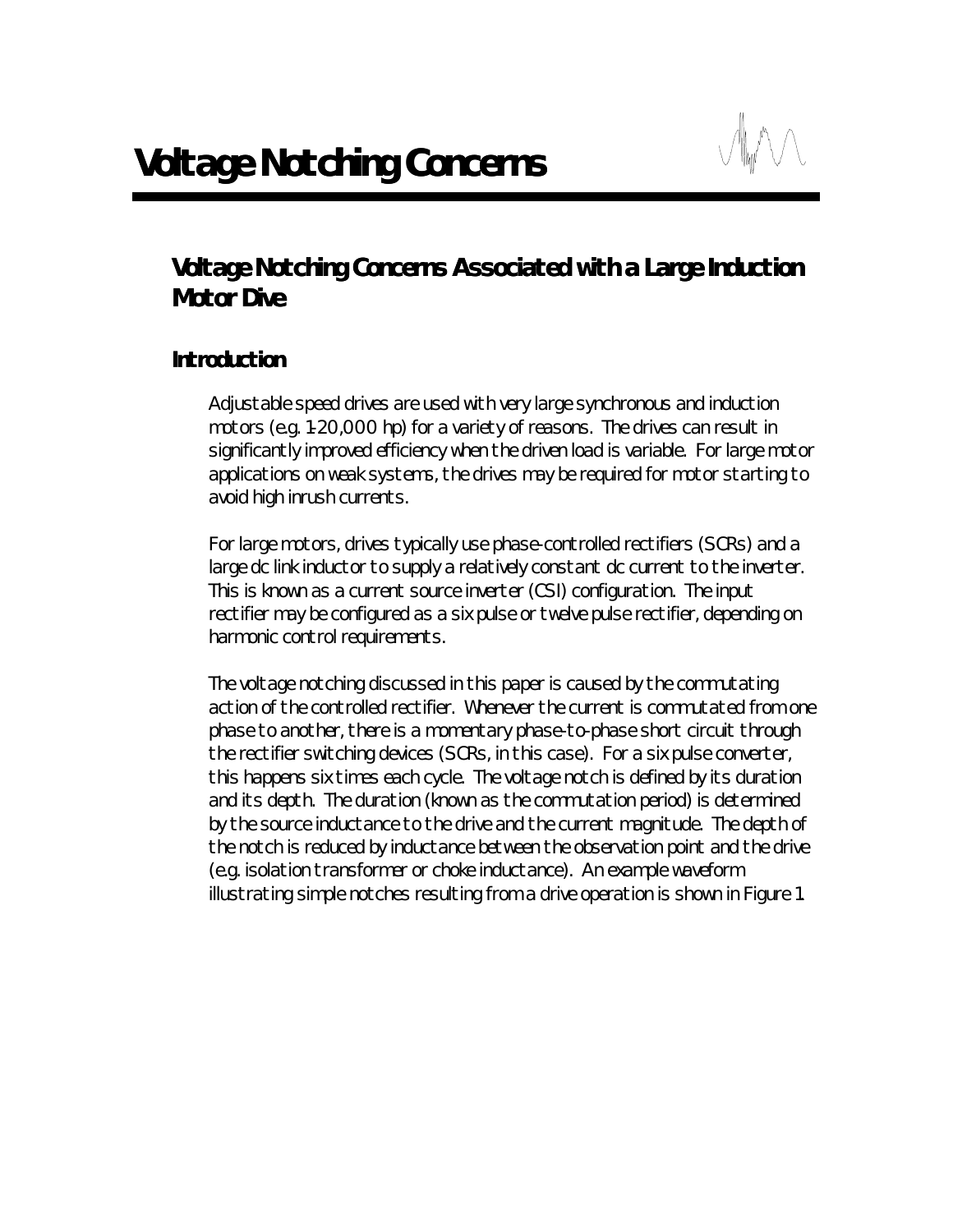

*Figure 1 - Example of voltage notches caused by converter commutation.*

On most systems, problems with voltage notching can be minimized by applying sufficient isolation reactance. This limits the notch magnitude on the source side of the isolation reactance. However, on some systems, the notches that appear at the system level can still be significant. If there is not much resistive load on a system like this, the notches can excite the natural frequency of the distribution system (determined by the capacitance of lines, cables, and capacitor banks in parallel with the system source inductance) and cause significant distortion in the voltage waveform.

# *Description of Example System*

The analysis in this paper focuses on a particular example system where the voltage notching caused significant oscillations at the distribution system level, resulting in equipment problems at another customer supplied from the same system. The example system is illustrated by the one line diagram in Figure 2.

The 25 kV distribution system is supplied through a 10 MVA transformer from the 144 kV transmission system. The customer causing the notching problems has a 6000 hp induction motor supplied through an adjustable speed drive. This drive is at a 4.16 kV bus supplied through a 7.5 MVA transformer. Harmonic filters (5th, 7th, 11th) are included to control the lower order characteristic harmonics of the six pulse drive.

Another customer on a parallel feeder supplied from the same 25 kV bus has motor loads at both 4.16 kV (800 hp motor) and 480 volts. The 800 hp motor includes surge capacitors for transient protection. The customer also has power factor correction capacitors at the 480 volt bus. These lower voltage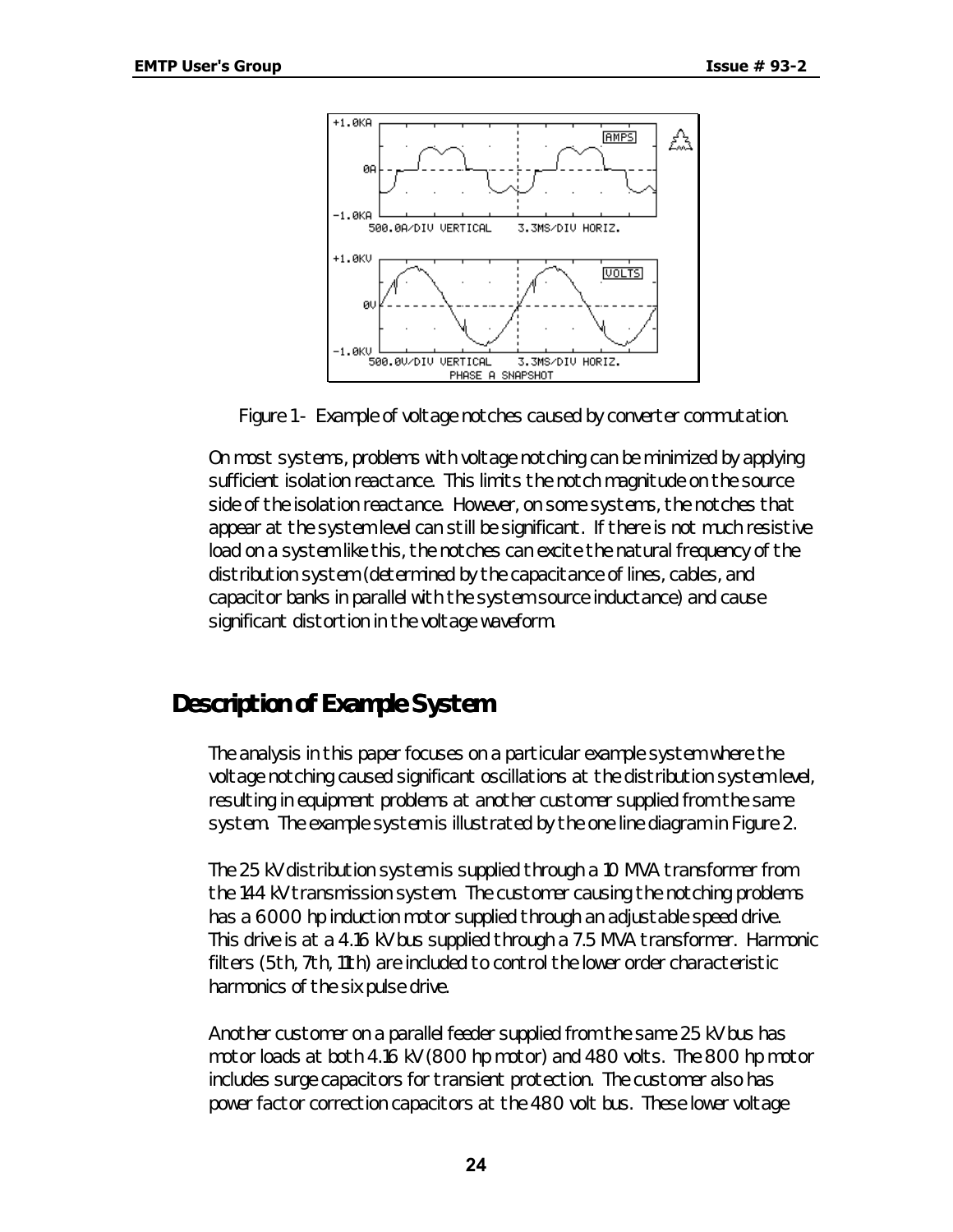

surge capacitors and power factor correction capacitors have the potential to magnify the oscillations which occur on the distribution system.

*Figure 2 - One line diagram for example system.*

# *Problem Description*

Operation of the 6000 hp motor and drive resulted in significant oscillations on the 25 kV supply system. These oscillations caused clocks to run fast at the customer with the 6000 hp motor and failure of surge capacitors on the 800 hp motor at the customer located on the parallel feeder.

Figure 3 illustrates the measured waveforms on the 25 kV supply system. The oscillations have a primary frequency component near the 60th harmonic. In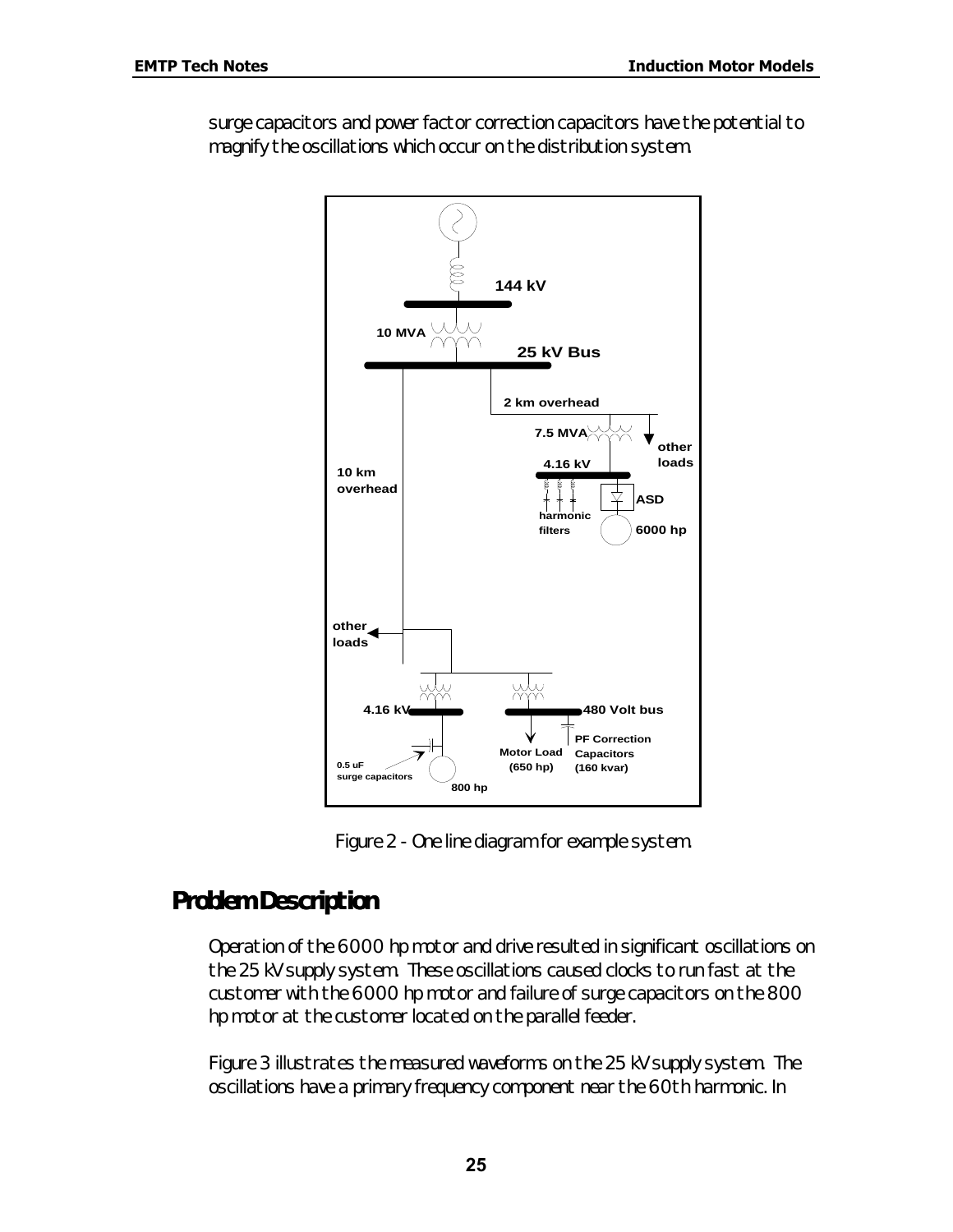this case, the natural frequency is the result of the line capacitance from approximately 12 km of overhead line in parallel with the system source inductance. Note that the oscillations are excited six times per cycle corresponding to the six-pulse operation of the drive.



Figure 3 - Voltage waveform and spectrum on 25 kV system during drive operation.

# *Analysis of the Problem*

A model was developed using the electro-magnetic transients program (EMTP) to evaluate the magnification at the surge capacitor location and to evaluate possible solutions to the problem. First of all, the steady state frequency response of the system was simulated to illustrate the natural frequency that can excite the oscillations illustrated above. Figure 4 shows the voltage on the 25 kV system as a function of a 1 amp source at the 4.16 kV bus where the drive is located. The system resonance just above the 60th harmonic is apparent in the figure.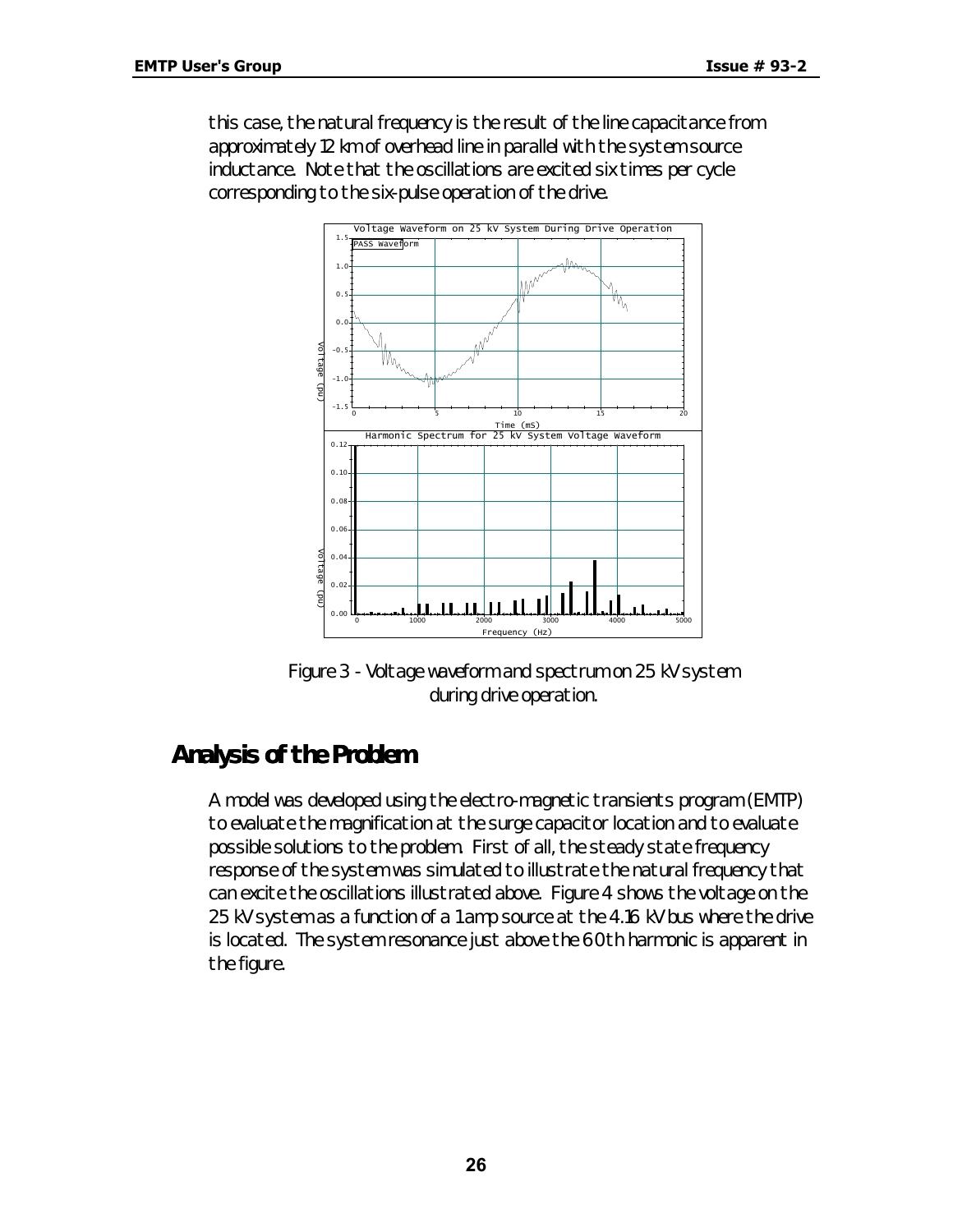

*Figure 4 - Voltage vs. frequency at 25 kV bus due to 1 amp source at 4.16 kV drive location*

Next, the actual adjustable speed drive and motor load were represented to reproduce the notching oscillations observed in the measurements. The worst notching problems are associated with a firing angle at about 70% load. The simulated waveform for the 25 kV bus voltage is shown in Figure 5 below. The oscillations at each commutation point are in good agreement with the measurement results.



*Figure 5 - Simulated 25 kV system voltage with drive operating.*

The model was then used to evaluate the voltage waveforms at the customer bus located on the parallel feeder. Figure 6 illustrates the voltage waveform at the 4.16 kV bus where the 800 hp motor surge capacitors cause magnification of the oscillations. The potential for problems at this location is quite evident. The surge capacitors fail because this voltage is imposed on them continuously, resulting in overheating and failure.

Figure 7 shows the waveform at the 480 volt bus where the power factor correction capacitors damp out the high frequency oscillation. The power factor correction capacitors are much larger than the surge capacitors and result in a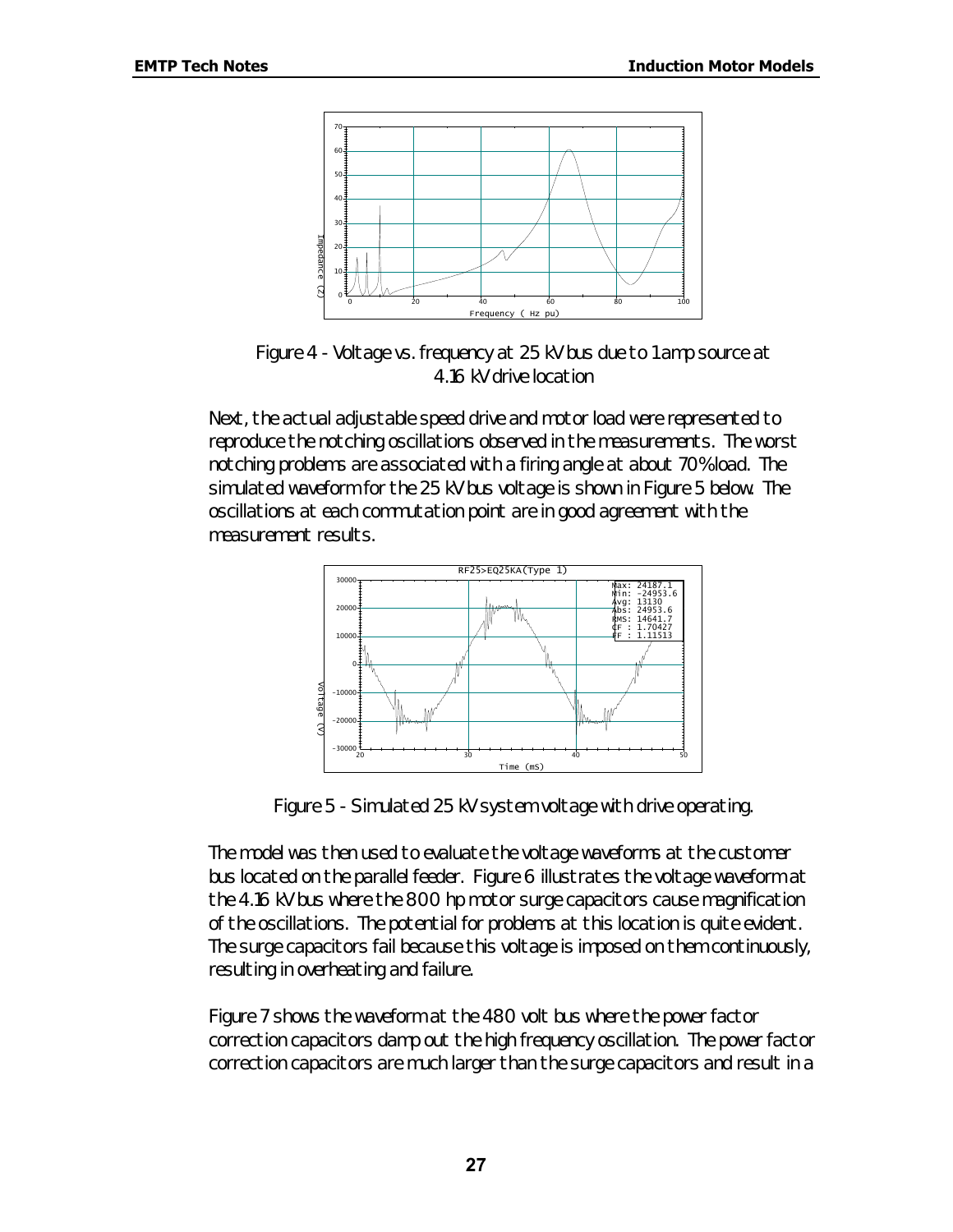much lower resonant frequency. No problems were encountered with loads on the 480 volt bus.



*Figure 6 - Simulated waveform at surge capacitor location (4.16 kV bus of customer on parallel feeder).*



*Figure 7 - Simulated waveform at power factor correction capacitors (480 volt bus of customer on parallel feeder).*

# *Possible Solutions to the Problem*

A number of possible solutions to the high frequency oscillation problem were evaluated. These included:

- 1. A larger choke inductance at the input to the adjustable speed drive. This approach could be effective if the choke impedance was included as part of the drive's initial design. As a retrofit, it is impractical because the size required would cause voltage regulation problems at the drive.
- 2. Larger surge capacitors at the 800 hp motor of the parallel customer. This approach is feasible to protect the individual motor and surge capacitors of concern. However, large surge capacitors would be required and they do not eliminate the oscillations on the 25 kV system that are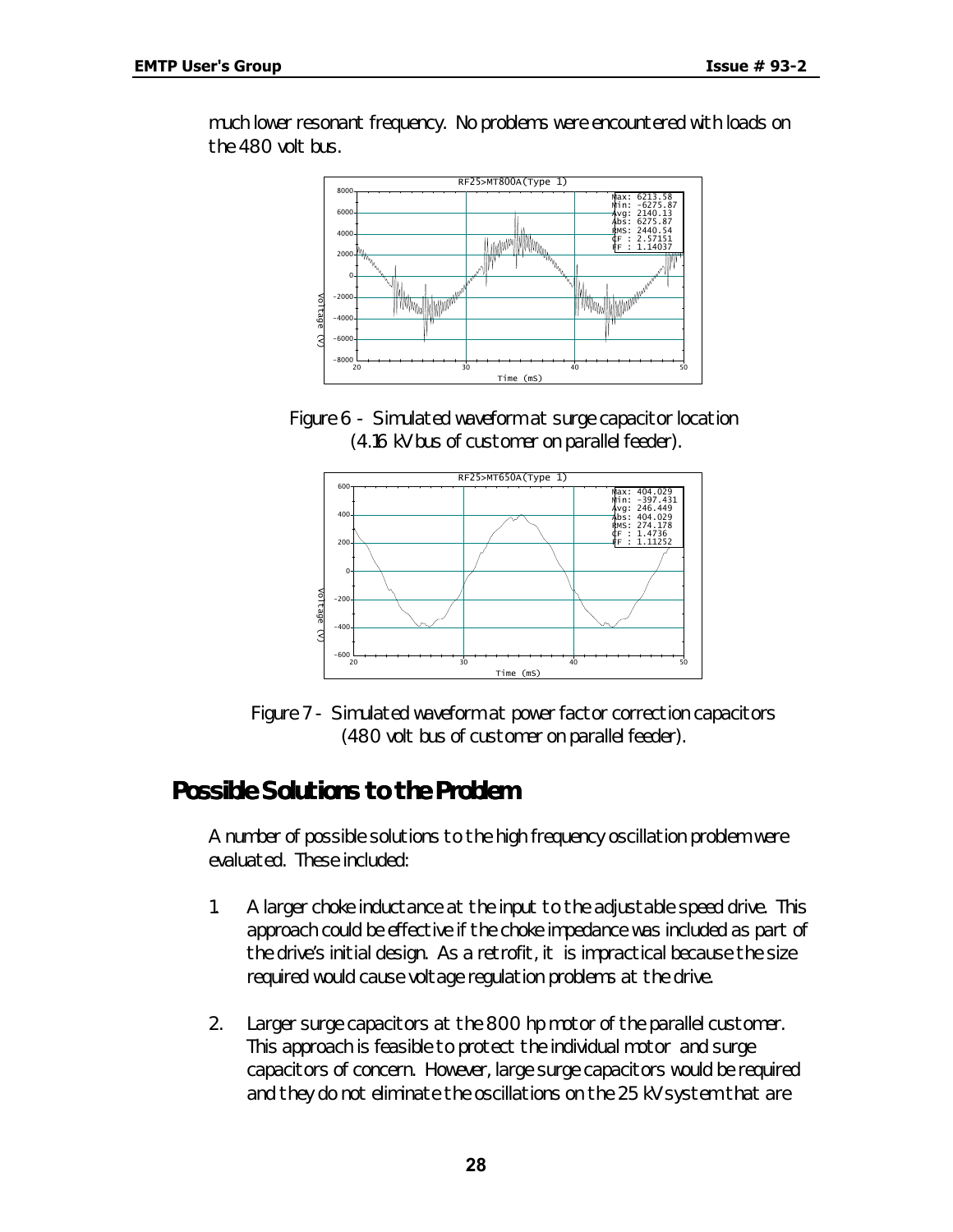the source of the problem. If the oscillations on the 25 kV system are not reduced, other customers could experience similar problems.

- 3. Modification of the filtering at the adjustable speed drive to include a high pass filter instead of just tuned branches at the 5th, 7th, and 11th. This approach proved to be ineffective because the high pass filter cannot provide sufficient damping at the higher frequency resonance.
- 4. Addition of a capacitor bank on the 25 kV system. This approach has the advantage of being the most practical to implement. Simulations show that this solution can be effective.

# *Sizing the Capacitor Bank*

The solution of adding a capacitor bank on the 25 kV system was evaluated in the most detail. The concern for this approach is that added capacitors will result in a system resonance that could excite one of the lower order characteristic harmonics of the drives.

Since the drive includes harmonic filters at the 5th, 7th, and 11th harmonics, it should be possible to add a capacitor to the 25 kV system that moves the system resonance to somewhere between the 7th and 11th harmonics without causing a problem. A 1200 kvar capacitor bank was tried first but this created a resonance that magnified the thirteenth harmonic component on the system if the power factor correction capacitors at the parallel customer were out of service. Figure 8 gives the measured voltage on the 25 kV system for this condition. Note that the notching oscillation problem is solved but the thirteenth harmonic component in the voltage is approaching 5%.

After examination of the system frequency response with the drive filters and the existing load power factor correction capacitors, the capacitor size was increased to 2400 kvar to solve the thirteenth harmonic resonance problem. Figure 9 illustrates the frequency response at the 25 kV bus for a 1 amp source located at the 4.16 kV drive location. All of the system resonances that cause magnification are located below the eleventh harmonic and are at frequencies that are not characteristic harmonics of the drive. Figure 10 gives the measured voltage waveform and harmonic spectrum with the 2400 kvar capacitor operational. The voltage distortion is less than 2% with the 2400 kvar capacitor in service.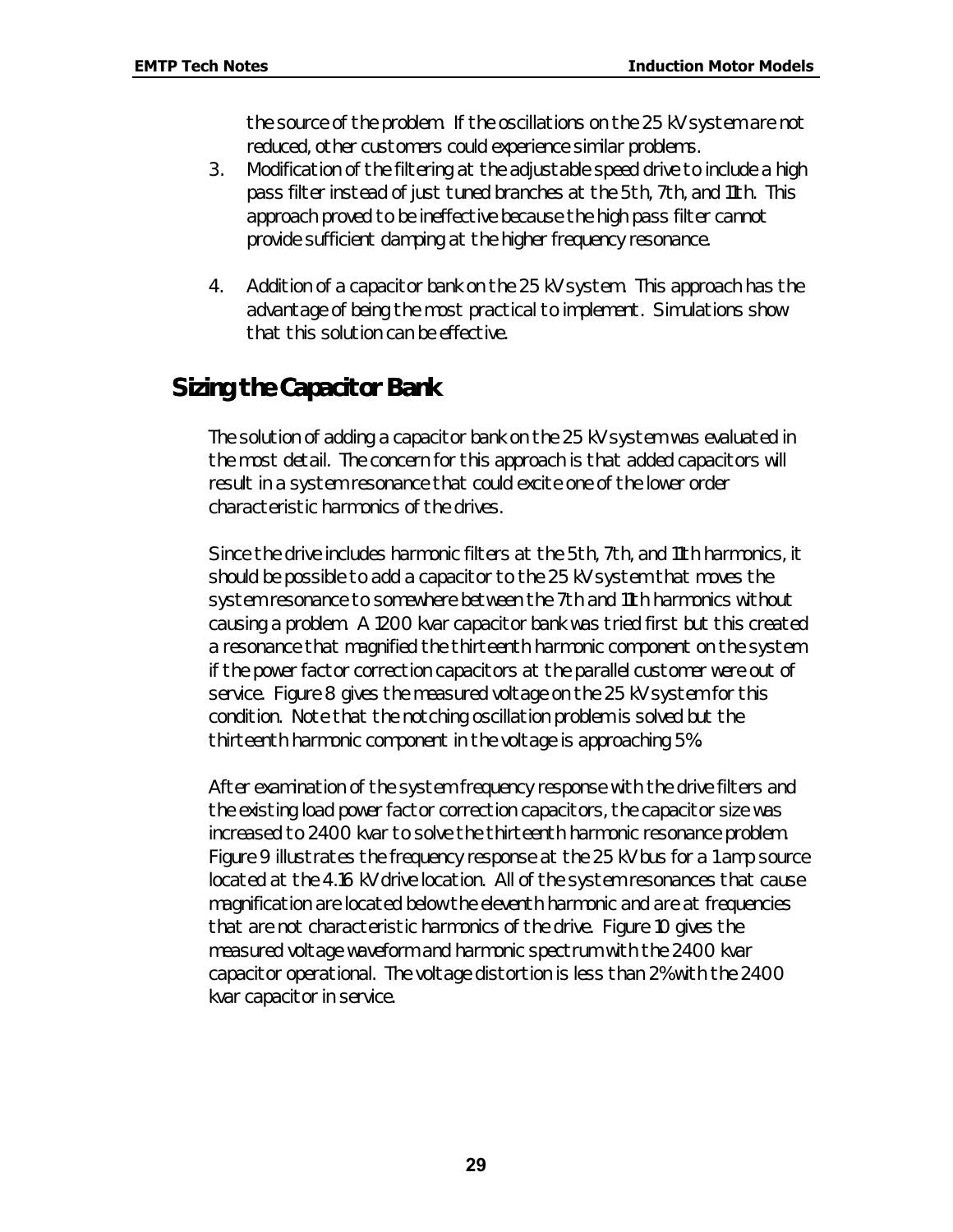

Figure 8 - Voltage waveform and spectrum on 25 kV system with a 1200 kvar capacitor bank in service and the customer power factor correction capacitors off.



Figure 9 - Voltage vs. frequency at 25 kV bus due to a 1 amp source at the 4.16 kV drive location with 2400 kvar capacitor in service at the 25 kV bus.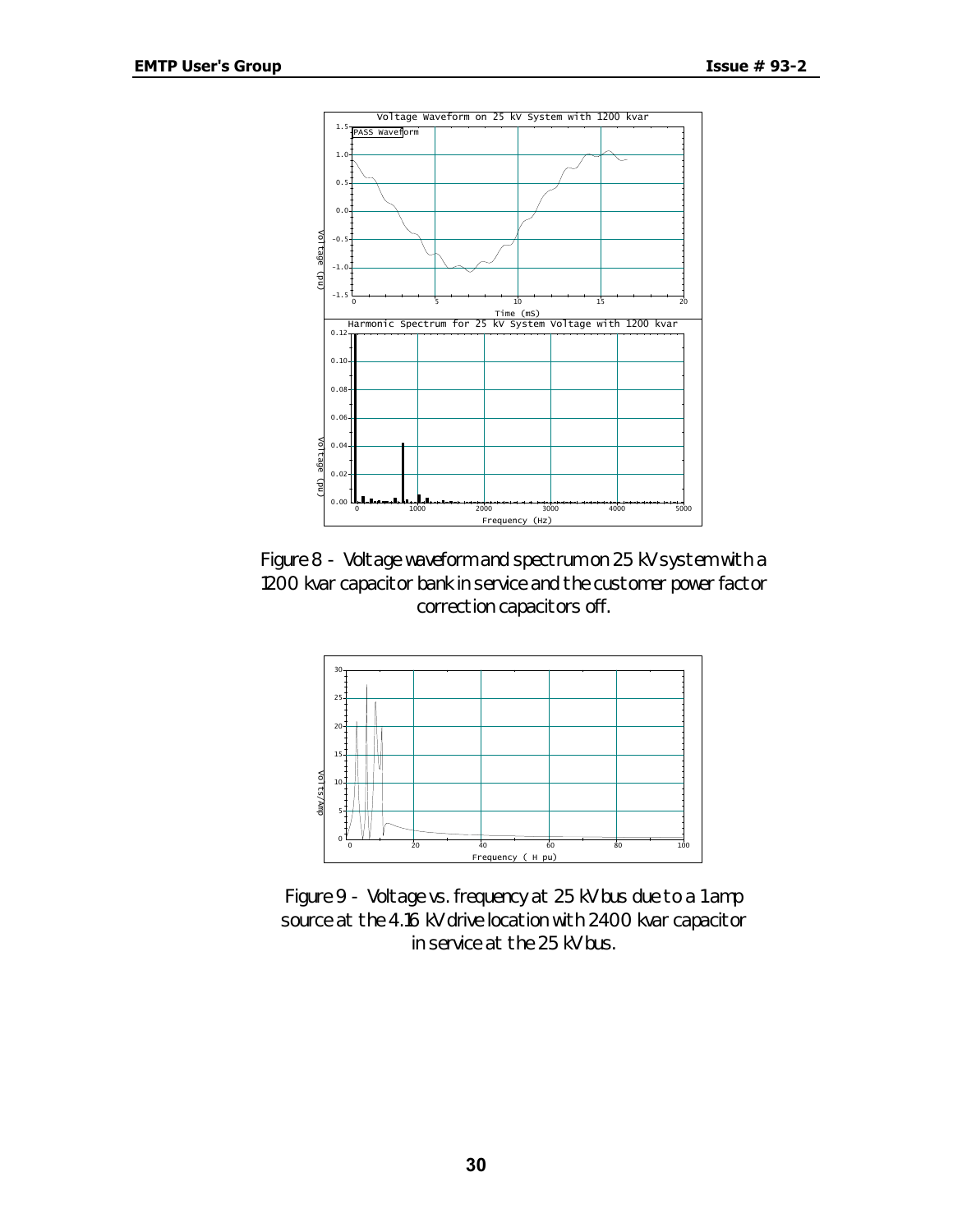

Figure 10 - Voltage waveform and spectrum on 25 kV system with a 2400 kvar capacitor bank in service.

## *Conclusions*

- This paper illustrates the characteristics of system oscillations that can result from the notching of a large adjustable speed drive operating on a relatively low short circuit level supply system without significant resistive load for damping.
- The system oscillations can be magnified at customer locations where low voltage capacitors exist. Small capacitors, such as motor surge capacitors can be a particular problem.
- This problem can be solved by careful selection of a capacitor size for the primary distribution system. The capacitor should not introduce a new resonance at one of the characteristic harmonics of the adjustable speed drive. The interaction of the proposed capacitor with other system capacitors and harmonic filters must be evaluated.

Len Hawreliak, Sharon Morganson, Alberta Power Ralph Ferraro, Ferraro, Oliver & Associates Le Tang, Erich Gunther, Mark McGranaghan, Electrotek Concepts, Inc.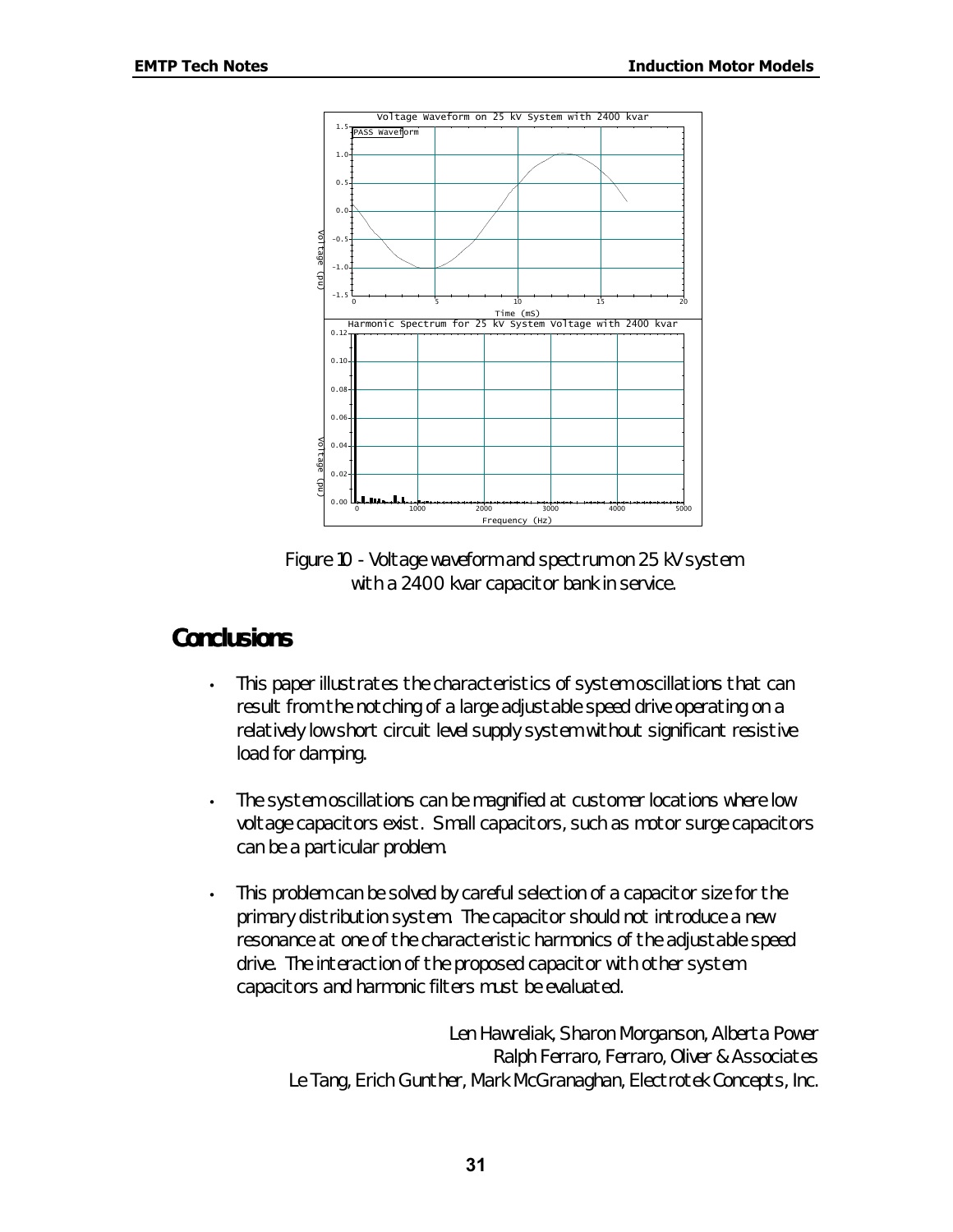**BLANK PAGE**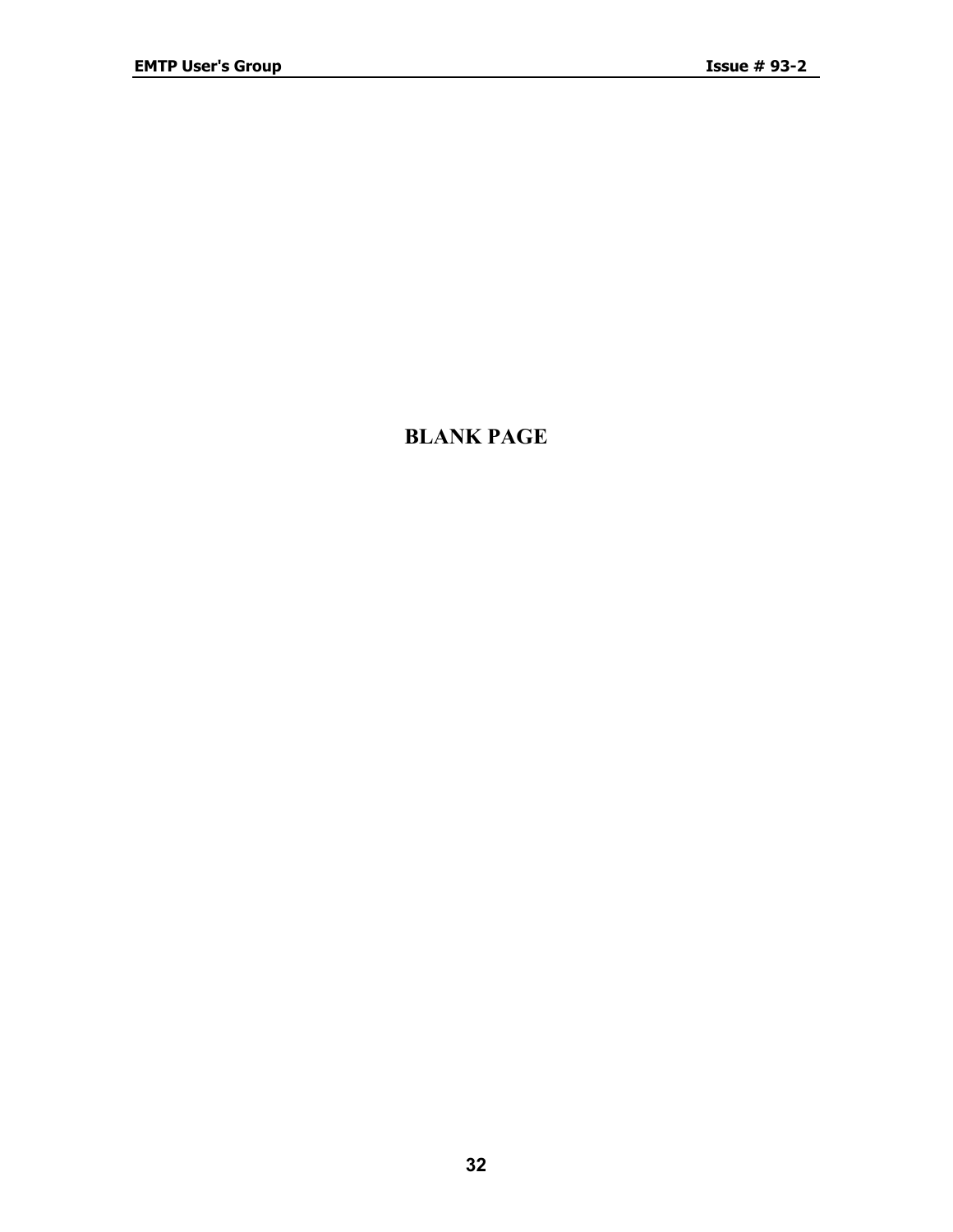# *EMTP Data Modules - Include File Structure*

The development of EMTP data modules was previously discussed in the EMTP Tech Notes Issue 93-1 and again in the workbook for the 1994 EMTP Case Study Workshop - "EMTP Data Modules". As a follow-up to those references, I would like to discuss the information presented in the "include" files (typically \*.INC or \*.PCH).

In addition, I would like to illustrate a conversion bug that was found after the workshop presentation.

The process of developing an EMTP data module includes converting the data module (\*.MOD) into an include file (using MODULE command in the EPRI/DCG version and the DATA BASE MODULE command in ATP). The resulting include file has a header similar to Table 1.

| KARD        | 2 | 2  | 2  | 3 |    |    |   |    |    |
|-------------|---|----|----|---|----|----|---|----|----|
| <b>KARG</b> |   |    | 3  |   |    | ર  |   |    |    |
| KBEG        | ર | 39 | 80 | 3 | 39 | 80 | 3 | 39 | 80 |
| KEND        |   | 44 | 80 |   | 44 | 80 |   | 44 | 80 |
| KTEX        |   |    |    |   |    |    |   |    |    |

*Table 1 - Example EMTP Data Module Include File Header*

The header includes information regarding:

- Number of substitutions in the module
- Number of arguments in the module
- Number of dummy variables in the module
- The cards (rows) and columns where arguments and dummy variables have to be replaced
- The mode of variable substitution (alphanumeric or numeric).

The first line of the header "KARD" refers to the number of the non-commented card, where the argument given by "KARG" has to be replaced. The parameter KARG refers to the number of the argument, with negative numbers illustrating dummy variables.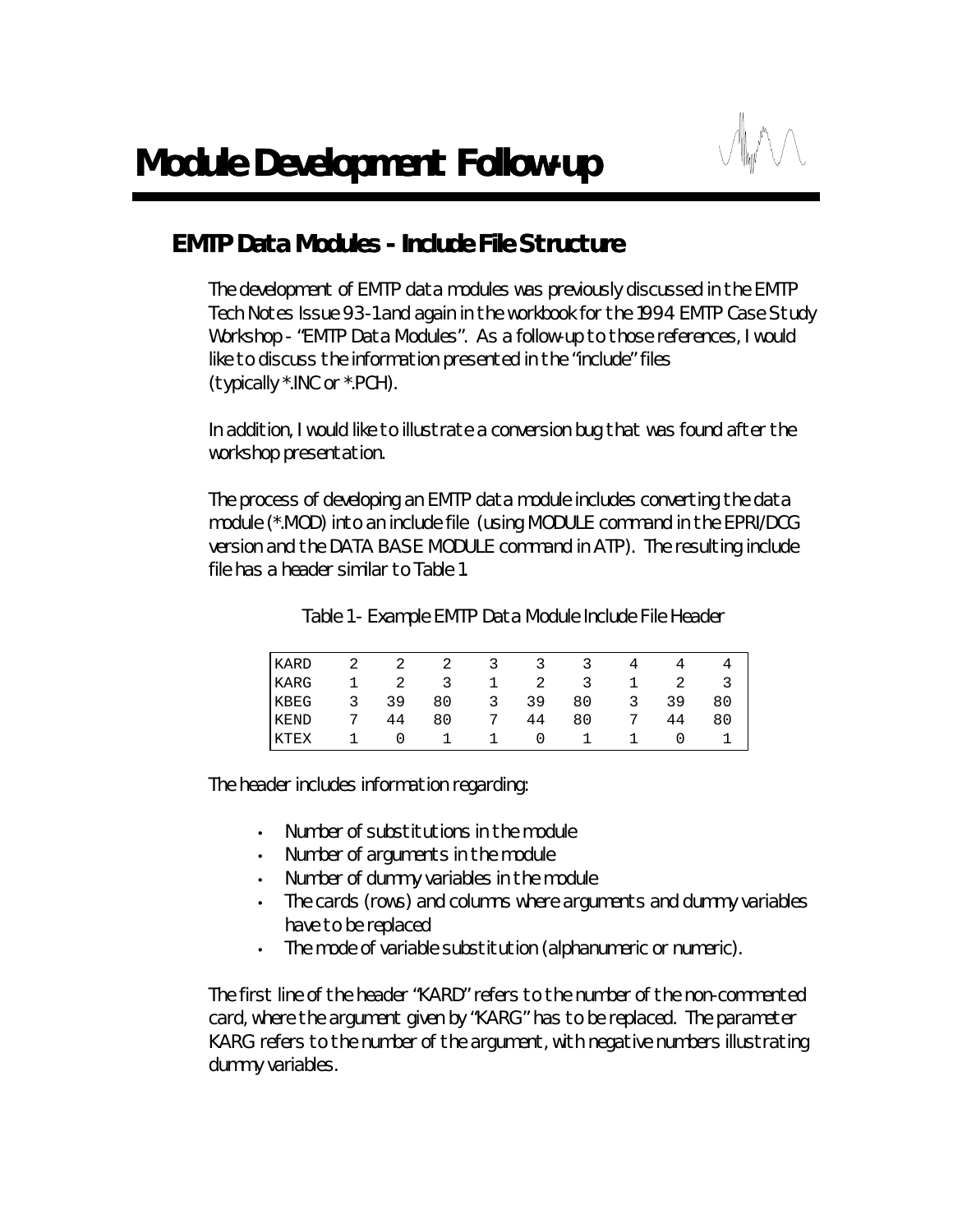"KBEG" and "KEND" provide the beginning and ending column number for the substitution of the argument provided in KARG. "KTEX" denotes the type of substitution (numeric - 0, alphanumeric - 1).

An example is the best method for illustrating these rules. The header in Table 1 was taken from the include file for the module 3PHCAP Y (a three-phase, wyegrounded capacitor bank). Table 2 provides the module file for this case and Table 3 illustrates the entire include file.

```
C EMTP Data Module: 3PHCAP_Y
\overline{C}C Description: Three-Phase Wye-Grounded Capacitor Bank
\mathcal{C}C Created: 5/6/94 (TEG/LT) Last Updated: 5/6/94 (TEG)
\mathsf CC Usage: 3PHCAP_Y KNODE, CPHASE, ? ; COM
C
\begin{array}{cccc}\n\text{ARG} & \text{KNODE}\n\end{array},\n\begin{array}{cccc}\n\text{CONNECTION} & \text{NODES}\n\end{array}CPHASE, ?                                   ; CAPACITANCE VALUE
\overline{C}NUM CPHASE \qquad \qquad ; \qquad CAPACITANCE VALUE
\overline{C}/BRANCH
C <---Nodes--><---Refer--><-Ohms<---mH<---uF<--------------------------------Out
C Bus1->Bus2->Bus3->Bus4-><----R<----L<----C V
 KNODEA CPHASE ?
 KNODEB CPHASE ?
 KNODEC CPHASE ?
C .....^.....^.....^.....^.....^.....^.....^xxxxxxxxxxxxxxxxxxxxxxxxxxxxxxxxxxx^
/ENDMODULE
$EOF
```
*Table 2 - Module File for 3PHCAP\_Y*

Note: The "/" cards, as in "/BRANCH" could as a valid line number.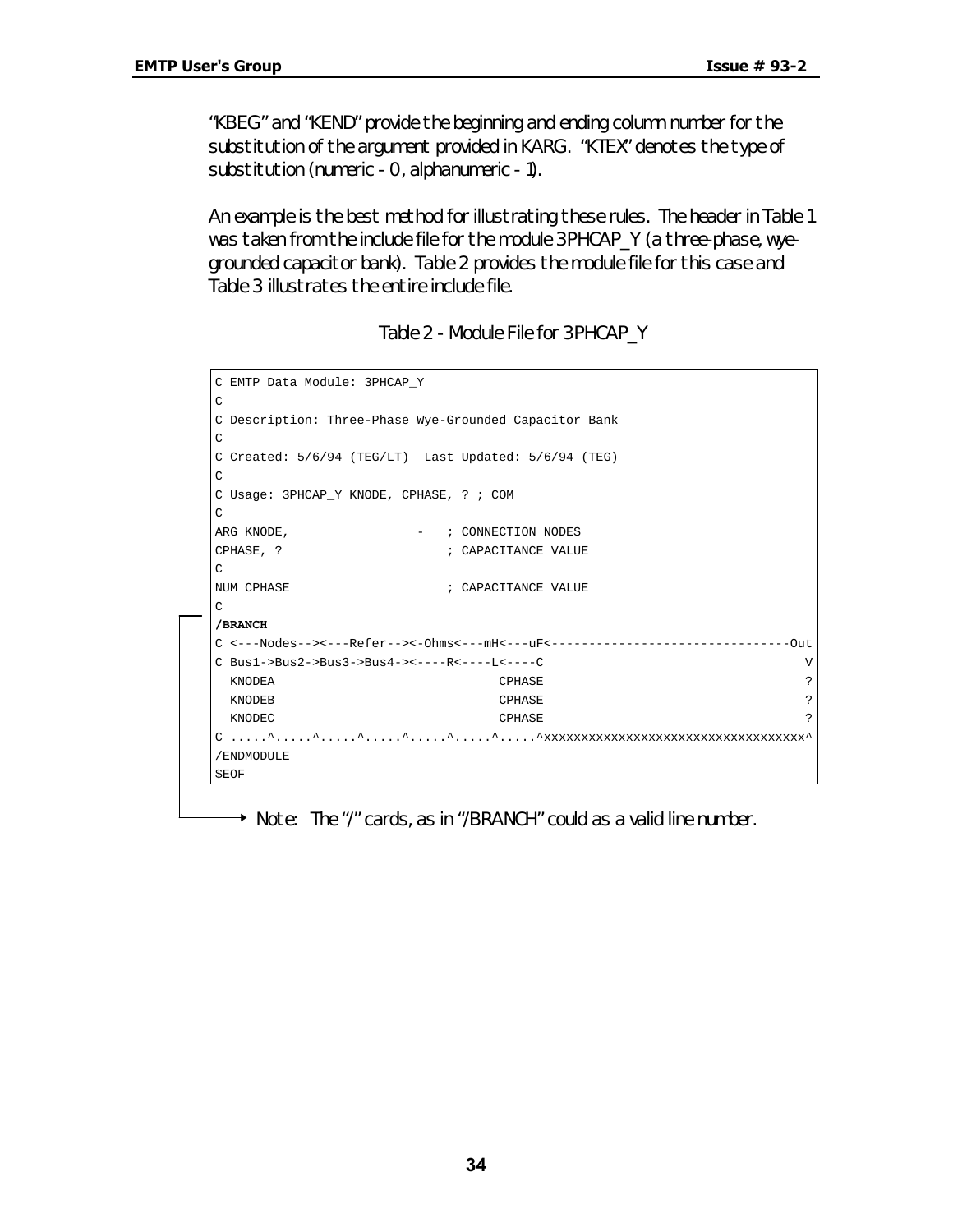*Table 3 - Include File for 3PHCAP\_Y*

| KARD                                                   | 2 | $\overline{a}$ | 2  | 3 | 3            | 3                       | 4                   | 4                    | 4  |                                                       |
|--------------------------------------------------------|---|----------------|----|---|--------------|-------------------------|---------------------|----------------------|----|-------------------------------------------------------|
| KARG                                                   | 1 | 2              | 3  | 1 | $\mathbf{2}$ | $\overline{\mathbf{3}}$ | 1                   | 2                    | 3  |                                                       |
| KBEG 3                                                 |   | 39             | 80 | 3 | 39           | 80                      | 3                   | 39                   | 80 |                                                       |
| KEND                                                   | 7 | 44             | 80 | 7 | 44           | 80                      | 7                   | 44                   | 80 |                                                       |
| KTEX                                                   | 1 | $\mathbf 0$    | 1  | 1 | $\mathbf 0$  | 1                       | $\mathbf 1$         | 0                    | 1  |                                                       |
| C EMTP Data Module: 3PHCAP_Y                           |   |                |    |   |              |                         |                     |                      |    |                                                       |
| C                                                      |   |                |    |   |              |                         |                     |                      |    |                                                       |
| C Description: Three-Phase Wye-Grounded Capacitor Bank |   |                |    |   |              |                         |                     |                      |    |                                                       |
| C                                                      |   |                |    |   |              |                         |                     |                      |    |                                                       |
| C Created: 5/6/94 (TEG/LT) Last Updated: 5/6/94 (TEG)  |   |                |    |   |              |                         |                     |                      |    |                                                       |
| C                                                      |   |                |    |   |              |                         |                     |                      |    |                                                       |
| C Usage: 3PHCAP_Y KNODE, CPHASE, ? ; COM               |   |                |    |   |              |                         |                     |                      |    |                                                       |
| C                                                      |   |                |    |   |              |                         |                     |                      |    |                                                       |
| C                                                      |   |                |    |   |              |                         |                     |                      |    |                                                       |
| C                                                      |   |                |    |   |              |                         |                     |                      |    |                                                       |
| /BRANCH                                                |   |                |    |   |              |                         |                     |                      |    |                                                       |
|                                                        |   |                |    |   |              |                         |                     |                      |    |                                                       |
| $C$ Bus1->Bus2->Bus3->Bus4-><----R<----L<----C         |   |                |    |   |              |                         |                     |                      |    | V                                                     |
| <b>KNODEA</b>                                          |   |                |    |   |              |                         |                     | <i><b>CPHASE</b></i> |    | ?                                                     |
| KNODEB                                                 |   |                |    |   |              |                         |                     | CPHASE               |    | ?                                                     |
| KNODEC                                                 |   |                |    |   |              |                         |                     | CPHASE               |    | 2                                                     |
|                                                        |   |                |    |   |              |                         |                     |                      |    |                                                       |
| /ENDMODULE                                             |   |                |    |   |              |                         |                     |                      |    |                                                       |
| <b>SEOF</b>                                            |   |                |    |   |              |                         |                     |                      |    |                                                       |
| SEOF **** END OF FILE ****                             |   |                |    |   |              |                         |                     |                      |    |                                                       |
|                                                        |   |                |    |   |              |                         |                     |                      |    | DATE AND TIME OF MODULE CONVERSION: 06/01/94 15.36.33 |
| NUMBER OF ARGUMENTS DECLARED IN THIS MODULE:           |   |                |    |   |              |                         |                     |                      | 3  |                                                       |
| NUMBER OF DUMMY VARIABLES DECLARED IN THIS MODULE:     |   |                |    |   |              |                         |                     |                      |    | $\Omega$                                              |
|                                                        |   |                |    |   |              |                         |                     |                      |    | ** USER-SUPPLIED HEADER CARDS FOLLOW **               |
| ARG KNODE,                                             |   |                |    |   |              |                         | ; CONNECTION NODES  |                      |    |                                                       |
| CPHASE, ?                                              |   |                |    |   |              |                         | ; CAPACITANCE VALUE |                      |    |                                                       |
| NUM CPHASE                                             |   |                |    |   |              |                         | ; CAPACITANCE VALUE |                      |    |                                                       |

Referring to the first column in the header,

| KARD | ン        |
|------|----------|
| KARG |          |
| KBEG | 3        |
| KEND | $\prime$ |
| KTEX |          |

yields the following information

On card (non-commented) or row number 2 (KARD 2), there is the first (KARG = 1) alphanumeric (KTEX = 1) variable that begins in column 3 (KBEG = 3) and ends in column 7 (KEND = 7). This variable (KNODE) is shown in bold type for clarity.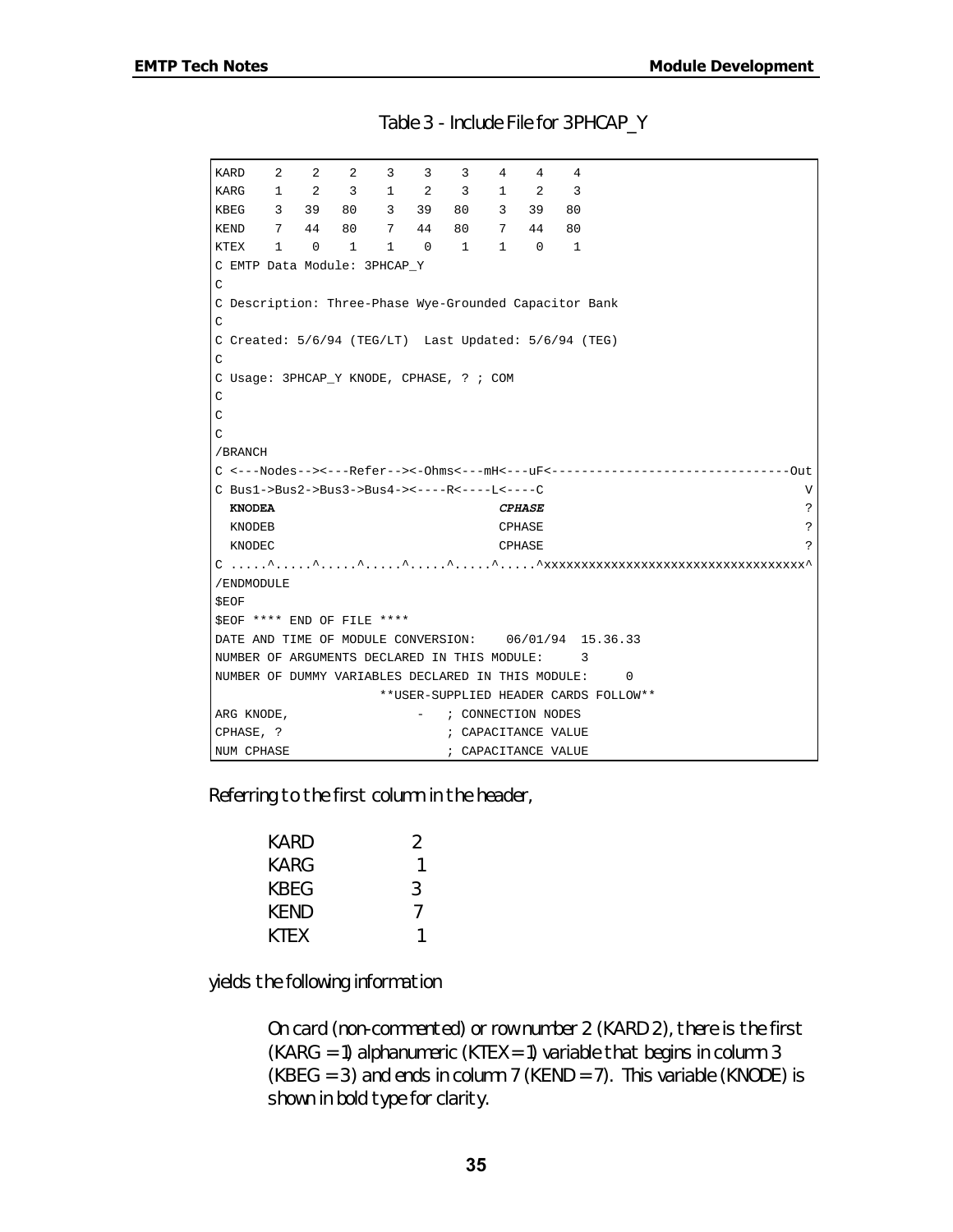Another example - referring to the second column in the header,

| KARD | 2  |
|------|----|
| KARG | 2  |
| KBEG | 39 |
| KFND | 44 |
| KTFX | Ω  |

yields the following information

On card 2 (KARD 2), there is the second (KARG = 2) numeric (KTEX = 1) variable that begins in column 39 (KBEG = 39) and ends in column 44 (KEND = 44). This variable (CPHASE) is shown in bold italic type for clarity.

This process continues until all of the substitutions in the include file have been defined.

# *EMTP Data Modules - Include File Bug*

Soon after the last EMTP Case Study Workshop - EMTP Data Modules (September, 1994), one of the members of the User's Group (Jeff Peggs of Virginia Power) attempted to modify one of the module files that had been distributed at the meeting. The module was for a three-phase equivalent (3PHEQUIV). Two of the parameters were the start-time and stop-time for the Type 14 voltage source. When Jeff attempted to "hardcode" the start and stop times to -1.0E-03 and 9999.9 respectively, he found that the module would no longer work when called from the EMTP data case. Jeff assumed that there was a problem with the module, so he asked me to look into the changes to see what could be causing the error.

After a number of attempts on my part (actually a rather large number), I found that the include file header had a row that looked similar to:

| KARD     | $\overline{2}$<br>0 | 2 | $\overline{2}$ | $\overline{3}$ | 3 | 3 | 4 | 4 |  |
|----------|---------------------|---|----------------|----------------|---|---|---|---|--|
| $\cdots$ |                     |   |                |                |   |   |   |   |  |
| $\cdots$ |                     |   |                |                |   |   |   |   |  |
| $\cdots$ |                     |   |                |                |   |   |   |   |  |
| etc      |                     |   |                |                |   |   |   |   |  |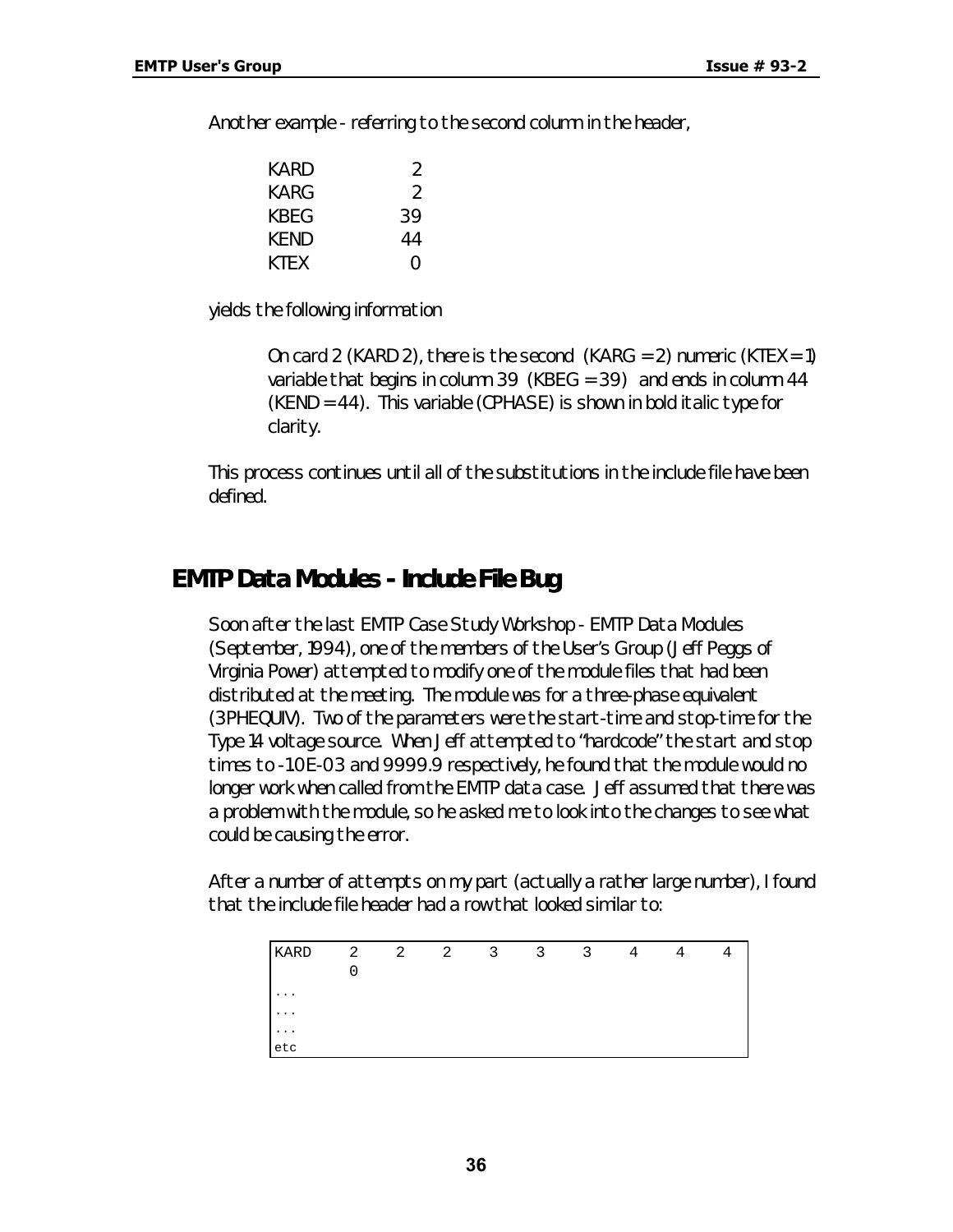Remembering that the number in column one refers to the card (row) number, a value of zero made no sense. Upon further inspection, it was found that if the number of arguments was changed to be one larger or one smaller, the case would run fine.

The problem has to do with the program reaching the end of a line, doing a linefeed, and then finding that there is nothing else to write - hence the "0". It turns out that it isn't the number of arguments that is the critical factor, but rather the number of substitutions that need to occur.

This problem was investigated both the EPRI/DCG and ATP version of the program and found to exist in both versions. The only differences appear to be the critical number of substitutions (ATP - 25, ERPI/DCG - 15) and the guilty line in the include file (ATP - 0, EPRI/DCG - empty). A simple example is presented to illustrate the problem.

A simple module - BUGWYEG was created (EPRI/DCG version). This module is given in Table 4.

```
C EMTP Data Module: BUGWYEG
\overline{C}C Description: Three-Phase Grounded-Wye RLC Simple RLC Bank
\GammaC Created: 10/27/94 (TEG/LT) Last Updated: 10/27/94 (TEG)
\overline{C}C Usage: BUGWYEG KNODE, RPHASE, LPHASE, CPHASE, ?, @
\capARG KNODE, RPHASE, LPHASE, CPHASE, ?, @ ; ARGUMENTS
\mathsf{C}NUM RPHASE, LPHASE, CPHASE \overline{a} ; numeric parameters
\Gamma/BRANCH
C <---Nodes--><---Refer--><-Ohms<---mH<---uF<--------------------------------Out
C \cdot \text{Bus1} \rightarrow \text{Bus2} \rightarrow \text{Bus3} \rightarrow \text{Bus4} \rightarrow \text{S} \rightarrow \text{R} \times \text{S} \rightarrow \text{R} \times \text{S} \rightarrow \text{R} \times \text{S} \rightarrow \text{R} \times \text{S} \rightarrow \text{R} \times \text{S} \rightarrow \text{R} \times \text{S} \rightarrow \text{R} \times \text{S} \rightarrow \text{R} \times \text{S} \rightarrow \text{R} \times \text{S} \rightarrow \text{R} \times \text{S} \rightarrow \text{R} \times \text{S} \rightarrow \text{R} \times \text{S} \rightarrow \text{R} \times \text{KNODEA RPHASELPHASECPHASE PRODUCT ASSESSED ASSAULT ?
  KNODEB RPHASELPHASECPHASE @
  KNODEC RPHASELPHASECPHASE @
C .....^.....^.....^.....^.....^.....^.....^xxxxxxxxxxxxxxxxxxxxxxxxxxxxxxxxxxx^
\overline{C}/ENDMODULE
$EOF
```
*Table 4 - Module File for BUGWYEG*

There are 15 substitutions that will need to be performed for this module correctly used. (KNODE(A)(B)(C), RPHASE(3), LPHASE(3), CPHASE(3), ?(1), and  $\mathcal{Q}(2)$ )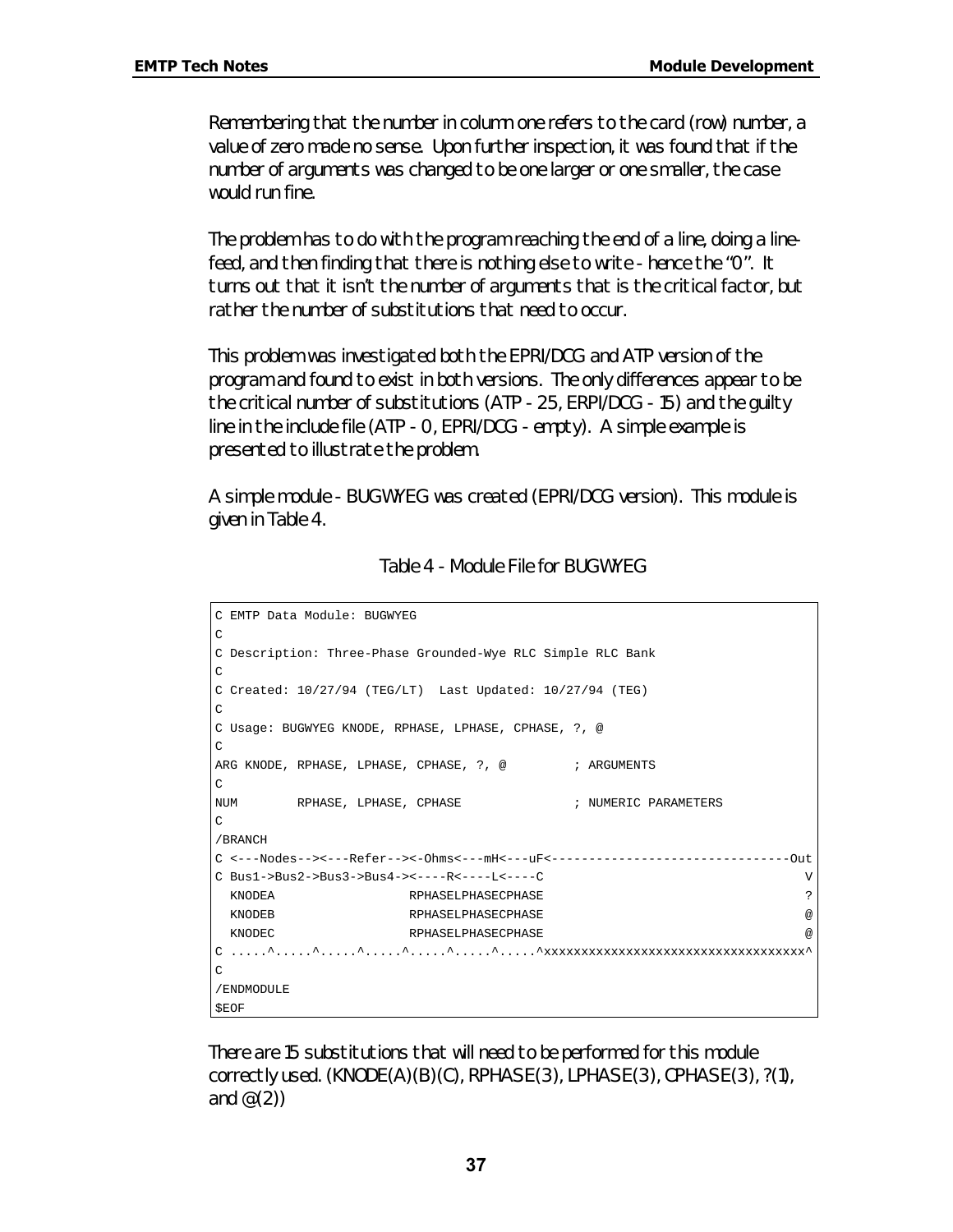The resulting include file for this case is illustrated in Table 5.

| KARD                                                                                                                                                                   | 2            | 2  | 2           | 2           | 2                                       | 3            | 3           | 3           | 3           | 3                    | 4            | 4  | 4           | 4           | 4    |
|------------------------------------------------------------------------------------------------------------------------------------------------------------------------|--------------|----|-------------|-------------|-----------------------------------------|--------------|-------------|-------------|-------------|----------------------|--------------|----|-------------|-------------|------|
| KARG                                                                                                                                                                   | 1            | 2  | 3           | 4           | 5                                       | $\mathbf 1$  | 2           | 3           | 4           | 6                    | 1            | 2  | 3           | 4           | 6    |
|                                                                                                                                                                        |              |    |             |             |                                         |              |             |             |             |                      |              |    |             |             |      |
| KBEG                                                                                                                                                                   | 3            | 27 | 33          | 39          | 80                                      | 3            | 27          | 33          | 39          | 80                   | 3            | 27 | 33          | 39          | 80   |
| KEND                                                                                                                                                                   | 7            | 32 | 38          | 44          | 80                                      | 7            | 32          | 38          | 44          | 80                   | 7            | 32 | 38          | 44          | 80   |
| KTEX                                                                                                                                                                   | $\mathbf{1}$ | 0  | $\mathbf 0$ | $\mathbf 0$ | 1                                       | $\mathbf{1}$ | $\mathbf 0$ | $\mathbf 0$ | $\mathbf 0$ | $\mathbf{1}$         | $\mathbf{1}$ | 0  | $\mathbf 0$ | $\mathbf 0$ | 1    |
| C EMTP Data Module: BUGWYEG<br>C<br>C Description: Three-Phase Grounded-Wye RLC Simple RLC Bank<br>C<br>C Created: 10/27/94 (TEG/LT) Last Updated: 10/27/94 (TEG)<br>C |              |    |             |             |                                         |              |             |             |             |                      |              |    |             |             |      |
| C Usage: BUGWYEG KNODE, RPHASE, LPHASE, CPHASE, ?, @                                                                                                                   |              |    |             |             |                                         |              |             |             |             |                      |              |    |             |             |      |
| C                                                                                                                                                                      |              |    |             |             |                                         |              |             |             |             |                      |              |    |             |             |      |
| C                                                                                                                                                                      |              |    |             |             |                                         |              |             |             |             |                      |              |    |             |             |      |
| C                                                                                                                                                                      |              |    |             |             |                                         |              |             |             |             |                      |              |    |             |             |      |
| /BRANCH                                                                                                                                                                |              |    |             |             |                                         |              |             |             |             |                      |              |    |             |             |      |
| C <---Nodes--><---Refer--><-0hms<---mH<---uF<-----------------------------                                                                                             |              |    |             |             |                                         |              |             |             |             |                      |              |    |             |             | -Out |
| C Bus1->Bus2->Bus3->Bus4-><----R<----L<----C                                                                                                                           |              |    |             |             |                                         |              |             |             |             |                      |              |    |             |             | V    |
| KNODEA                                                                                                                                                                 |              |    |             |             | RPHASELPHASECPHASE                      |              |             |             |             |                      |              |    |             |             | S.   |
| KNODEB                                                                                                                                                                 |              |    |             |             | RPHASELPHASECPHASE                      |              |             |             |             |                      |              |    |             |             | @    |
| KNODEC                                                                                                                                                                 |              |    |             |             | RPHASELPHASECPHASE                      |              |             |             |             |                      |              |    |             |             | ω    |
| $C_1, \ldots, \hat{C}_1, \ldots, \hat{C}_2, \ldots, \hat{C}_1, \ldots, \hat{C}_2, \ldots, \hat{C}_n, \ldots, \hat{C}_n$ xxxxxxxxxxxxxxxxxxxxxxxxxxxxxxxxx              |              |    |             |             |                                         |              |             |             |             |                      |              |    |             |             |      |
| C                                                                                                                                                                      |              |    |             |             |                                         |              |             |             |             |                      |              |    |             |             |      |
| /ENDMODULE                                                                                                                                                             |              |    |             |             |                                         |              |             |             |             |                      |              |    |             |             |      |
| <b>SEOF</b>                                                                                                                                                            |              |    |             |             |                                         |              |             |             |             |                      |              |    |             |             |      |
| \$EOF **** END OF FILE ****                                                                                                                                            |              |    |             |             |                                         |              |             |             |             |                      |              |    |             |             |      |
| DATE AND TIME OF MODULE CONVERSION: 10/27/94 15.03.29                                                                                                                  |              |    |             |             |                                         |              |             |             |             |                      |              |    |             |             |      |
| NUMBER OF ARGUMENTS DECLARED IN THIS MODULE:                                                                                                                           |              |    |             |             |                                         |              |             |             | 6           |                      |              |    |             |             |      |
| NUMBER OF DUMMY VARIABLES DECLARED IN THIS MODULE:                                                                                                                     |              |    |             |             |                                         |              |             |             |             | 0                    |              |    |             |             |      |
|                                                                                                                                                                        |              |    |             |             | ** USER-SUPPLIED HEADER CARDS FOLLOW ** |              |             |             |             |                      |              |    |             |             |      |
| ARG KNODE, RPHASE, LPHASE, CPHASE, ?, @                                                                                                                                |              |    |             |             |                                         |              |             |             |             | ; ARGUMENTS          |              |    |             |             |      |
| <b>NUM</b>                                                                                                                                                             |              |    |             |             | RPHASE, LPHASE, CPHASE                  |              |             |             |             | ; NUMERIC PARAMETERS |              |    |             |             |      |

| Table 5 - Include File for BUGWYEG |
|------------------------------------|
|------------------------------------|

The problem is the "blank line" immediately following the KARD line. It reads as a zero (the ATP case actually has the zero printed).

By making one small change to the module (hardcoding a 1 in the column 80 output), the problem is eliminated (refer Tables 6 and 7).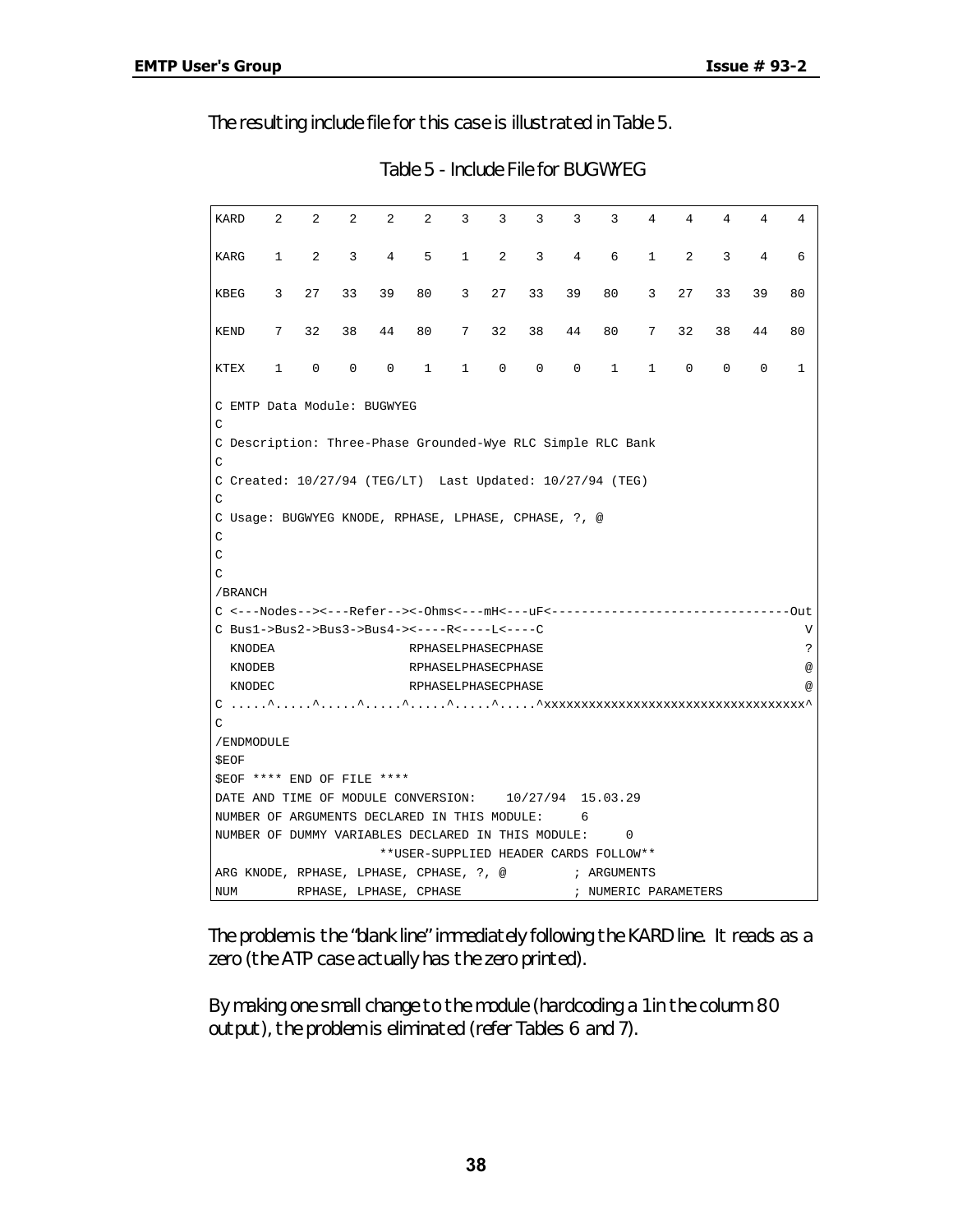*Table 6 - Module File for Corrected BUGWYEG*

| C EMTP Data Module: BUGWYEG<br>$\mathcal{C}$                                                                                                              |  |  |  |  |  |  |  |  |  |  |  |  |  |
|-----------------------------------------------------------------------------------------------------------------------------------------------------------|--|--|--|--|--|--|--|--|--|--|--|--|--|
| C Description: Three-Phase Grounded-Wye RLC Simple RLC Bank<br>C                                                                                          |  |  |  |  |  |  |  |  |  |  |  |  |  |
| C Created: 10/27/94 (TEG/LT) Last Updated: 10/27/94 (TEG)<br>C                                                                                            |  |  |  |  |  |  |  |  |  |  |  |  |  |
| C Usage: BUGWYEG KNODE, RPHASE, LPHASE, CPHASE, ?, @<br>$\mathcal{C}$                                                                                     |  |  |  |  |  |  |  |  |  |  |  |  |  |
| ARG KNODE, RPHASE, LPHASE, CPHASE, ?, @     ARGUMENTS<br>$\mathcal{C}$                                                                                    |  |  |  |  |  |  |  |  |  |  |  |  |  |
| ; NUMERIC PARAMETERS<br>NUM RPHASE, LPHASE, CPHASE                                                                                                        |  |  |  |  |  |  |  |  |  |  |  |  |  |
| $\mathcal{C}$                                                                                                                                             |  |  |  |  |  |  |  |  |  |  |  |  |  |
| /BRANCH                                                                                                                                                   |  |  |  |  |  |  |  |  |  |  |  |  |  |
|                                                                                                                                                           |  |  |  |  |  |  |  |  |  |  |  |  |  |
| $C$ Bus1->Bus2->Bus3->Bus4-><----R<----L<----C<br>V                                                                                                       |  |  |  |  |  |  |  |  |  |  |  |  |  |
| KNODEA<br>RPHASELPHASECPHASE<br>1                                                                                                                         |  |  |  |  |  |  |  |  |  |  |  |  |  |
| KNODEB<br>RPHASELPHASECPHASE<br>@                                                                                                                         |  |  |  |  |  |  |  |  |  |  |  |  |  |
| KNODEC<br>RPHASELPHASECPHASE<br>@                                                                                                                         |  |  |  |  |  |  |  |  |  |  |  |  |  |
| $C_1, \ldots, \hat{C}_1, \ldots, \hat{C}_1, \ldots, \hat{C}_1, \ldots, \hat{C}_1, \ldots, \hat{C}_1, \ldots, \hat{C}_N$ xxxxxxxxxxxxxxxxxxxxxxxxxxxxxxxxx |  |  |  |  |  |  |  |  |  |  |  |  |  |
| C                                                                                                                                                         |  |  |  |  |  |  |  |  |  |  |  |  |  |
| /ENDMODULE                                                                                                                                                |  |  |  |  |  |  |  |  |  |  |  |  |  |
| SEOF                                                                                                                                                      |  |  |  |  |  |  |  |  |  |  |  |  |  |

## *Table 7 - Include File for Corrected BUGWYEG*

| <b>KARD</b>                                                 | 2                                                   | $\mathfrak{D}$ | 2 <sup>0</sup> | $\overline{2}$ | $\mathcal{L}$          | 3                         | $\mathcal{L}$ | 3        | 3            | 4            | 4        | 4        | 4        | 4            |   |
|-------------------------------------------------------------|-----------------------------------------------------|----------------|----------------|----------------|------------------------|---------------------------|---------------|----------|--------------|--------------|----------|----------|----------|--------------|---|
| KARG                                                        | $\mathbf{1}$                                        | $2^{\circ}$    | 3              | 4              | $1 \quad \Box$         | 2                         | 3             | 4        | 6            | 1            | 2        | 3        | 4        | 6            |   |
| KBEG                                                        | 3                                                   | 27             | 33             | 39             | $3^{\circ}$            | 27                        | 33            | 39       | 80           | 3            | 27       | 33       | 39       | 80           |   |
| KEND                                                        | 7                                                   | 32             | 38             | 44             | 7                      | 32                        | 38            | 44       | 80           | 7            | 32       | 38       | 44       | 80           |   |
| KTEX                                                        | $\mathbf{1}$                                        | $\Omega$       | $\Omega$       | $\Omega$       | $1 \quad \blacksquare$ | $\Omega$                  | $\Omega$      | $\Omega$ | $\mathbf{1}$ | $\mathbf{1}$ | $\Omega$ | $\Omega$ | $\Omega$ | $\mathbf{1}$ |   |
|                                                             | C EMTP Data Module: BUGWYEG                         |                |                |                |                        |                           |               |          |              |              |          |          |          |              |   |
| C                                                           |                                                     |                |                |                |                        |                           |               |          |              |              |          |          |          |              |   |
| C Description: Three-Phase Grounded-Wye RLC Simple RLC Bank |                                                     |                |                |                |                        |                           |               |          |              |              |          |          |          |              |   |
| C                                                           |                                                     |                |                |                |                        |                           |               |          |              |              |          |          |          |              |   |
| C Created: 10/27/94 (TEG/LT) Last Updated: 10/27/94 (TEG)   |                                                     |                |                |                |                        |                           |               |          |              |              |          |          |          |              |   |
| $\mathcal{C}$                                               |                                                     |                |                |                |                        |                           |               |          |              |              |          |          |          |              |   |
| C Usage: BUGWYEG KNODE, RPHASE, LPHASE, CPHASE, ?, @        |                                                     |                |                |                |                        |                           |               |          |              |              |          |          |          |              |   |
| $\mathcal{C}$                                               |                                                     |                |                |                |                        |                           |               |          |              |              |          |          |          |              |   |
| C                                                           |                                                     |                |                |                |                        |                           |               |          |              |              |          |          |          |              |   |
| C                                                           |                                                     |                |                |                |                        |                           |               |          |              |              |          |          |          |              |   |
| /BRANCH                                                     |                                                     |                |                |                |                        |                           |               |          |              |              |          |          |          |              |   |
|                                                             |                                                     |                |                |                |                        |                           |               |          |              |              |          |          |          |              |   |
|                                                             | $C$ Bus1->Bus2->Bus3->Bus4-><----R<----L<----C<br>V |                |                |                |                        |                           |               |          |              |              |          |          |          |              |   |
| <b>KNODEA</b>                                               |                                                     |                |                |                |                        | <b>RPHASELPHASECPHASE</b> |               |          |              |              |          |          |          |              | 1 |
| KNODEB                                                      |                                                     |                |                |                |                        | RPHASELPHASECPHASE        |               |          |              |              |          |          |          |              | @ |
| KNODEC                                                      |                                                     |                |                |                |                        | RPHASELPHASECPHASE        |               |          |              |              |          |          |          |              | @ |
| C                                                           |                                                     |                |                |                |                        |                           |               |          |              |              |          |          |          |              |   |
| C                                                           |                                                     |                |                |                |                        |                           |               |          |              |              |          |          |          |              |   |